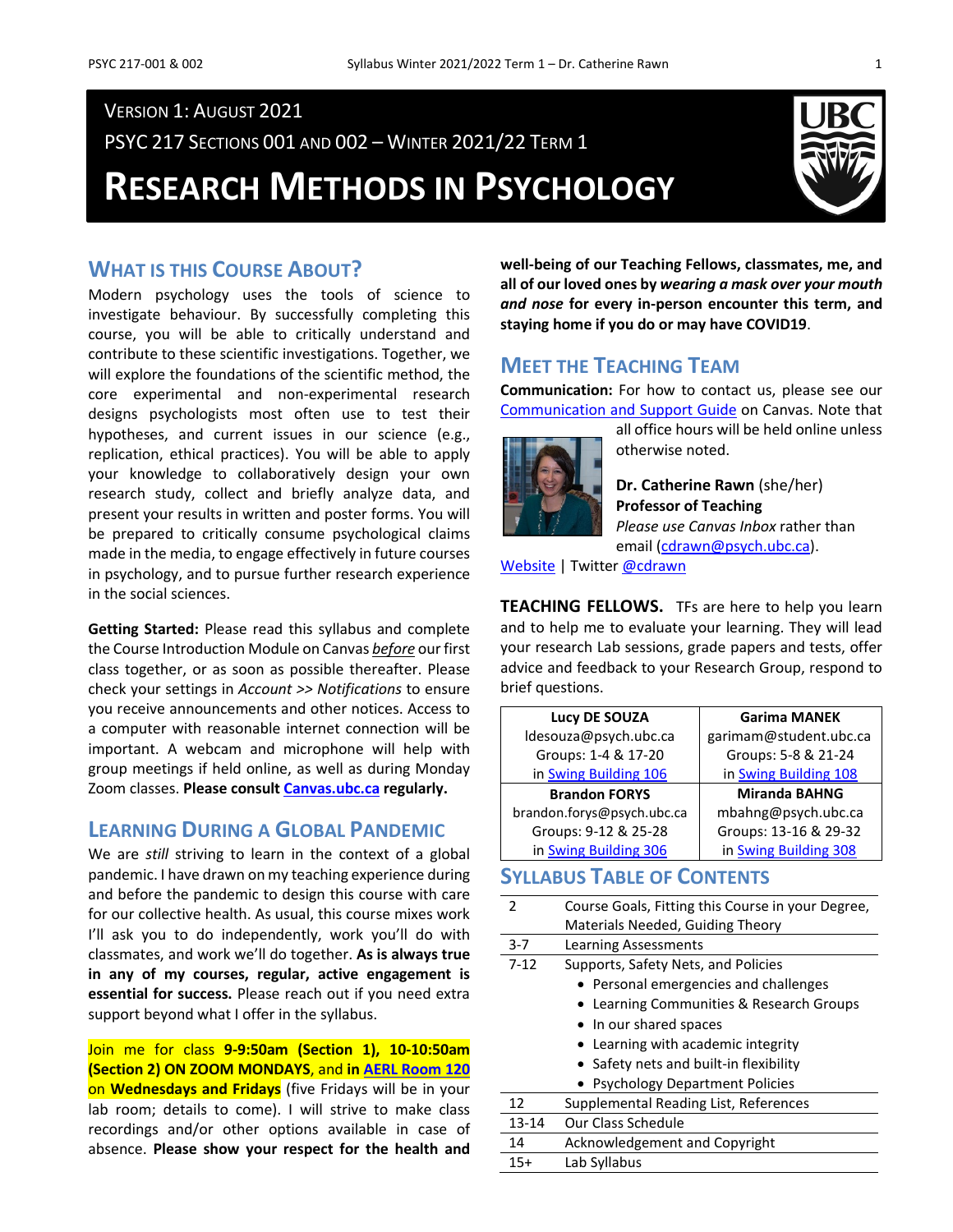### **COURSE GOALS**

I wrote these course goals to provide direction for all our learning activities and assessments (see [Constructive](https://youtu.be/3GegIMZLO24)  [Alignment](https://youtu.be/3GegIMZLO24) for more on this approach to course design). They align with most of our disciplinary guidelines for the undergraduate psychology major (American Psychological [Association, 2013\)](https://www.apa.org/ed/precollege/about/undergraduate-major).

#### **If you are willing and able to meet the requirements, by the end of this course, you will be able to...**

- 1. define and use key concepts (e.g., reliability, validities, operational definition) central to research methods commonly used in psychology;
- 2. question claims about psychological phenomena by critiquing the quality of evidence provided;
- 3. compare experimental and correlational research designs in terms of features, strengths, limitations, variations, analysis strategy, interpretation;
- 4. contribute effectively in a team to design and conduct a basic experiment with human participants to address a psychological question;
- 5. analyze quantitative data using basic descriptive statistics and report those results in scholarly formats common in psychology;
- 6. know and follow ethical guidelines in all aspects of scholarly work (e.g., literature search, design, data collection, analysis, interpretation, reporting);
- 7. find, interpret, summarize, and appropriately use published quantitative research to understand a psychological phenomenon;
- 8. recognize the norms, values, strengths and limitations of quantitative psychology, as evident in how we ask questions, design research, report results, and approach replication;
- 9. situate quantitative ways of making knowledge in the landscape of academic disciplines broadly, as well as how they may contribute to your personal and professional development.

### **FITTING THIS COURSE IN YOUR DEGREE**

Our course concepts provide a strong foundation for *all* subsequent coursework and Research Assistantships in Psychology, other behavioural sciences (e.g., marketing, economics, sociology), and for being an informed citizen. It is a required course for all Psychology Majors (and not just at UBC; see Norcross et al., 2016). Note that either PSYC 216 or PSYC 217 can now be used for Audiology applications at UBC.

**Pre/Co-Requisites.** To take this course, you must have taken (or currently be taking) PSYC 101 and PSYC 102. *This course is a Prerequisite for:* PSYC 218 and 359 (Statistics), PSYC 349/449 (Honours), and some other courses.

**Considering Withdrawing?** *This is a demanding course, no matter what year you take it.* If you find yourself unable to handle this course at this time, I encourage you to talk to me, especially if it is after the second week of classes (when groups are formed). Check [these dates](http://www.calendar.ubc.ca/vancouver/index.cfm?page=deadlines) to find out whether withdrawing will affect your transcript.

### **MATERIALS NEEDED**

You'll need a few materials to set yourself up for success. Detailed instructions and links are available in the *Course Introduction (Start Here!)* module on Canvas.

#### **Essential (e-)Book with Smartbook Access**

1. **Cozby, P. C., Mar, R. & Rawn, C. D. (2020).** *Methods in Behavioural Research* **(3rd Canadian Ed.). Toronto, ON: McGraw-Hill Ryerson.**

(Yes, I am the third author. I donate all royalties from UBC sales to UBC scholarships.)

- Connect Smartbook (with eBook) access is included with your textbook purchase. *Please purchase through the UBC bookstore to enable access to Smartbook and to the eBook.* Keep your proof of purchase, and follow instructions on Canvas for how to access. Smartbook Adaptive Mastery Quizzes are a recommended graded component of this course. See below for details.
- 2. **Required Supplemental Readings.** See below for the article list. All are available for download for free from library.ubc.ca.

#### **Essential Sites, Software, and Technology**

- 3. **A computer with speakers, microphone, internet access, and some space** for software downloads (below). Chromebooks and tablets will encounter difficulties.
- 4. **Our PSYC 217 001/002 2021W Canvas Course Website** [canvas.ubc.ca](https://canvas.ubc.ca/) is our online home and support guide. Everything you need can be found there, including "Clicker" style quizzes for each class period, links to office hours and Monday classes on Zoom, recordings after classes, Weekly Modules (especially Your Complete Week Guides) to keep you organized, detailed information and miniassignments to guide your Lab Project, and weekly Announcements created to keep you on track and organized. All assignment details and submissions will happen here. Use the Canvas Inbox to reach me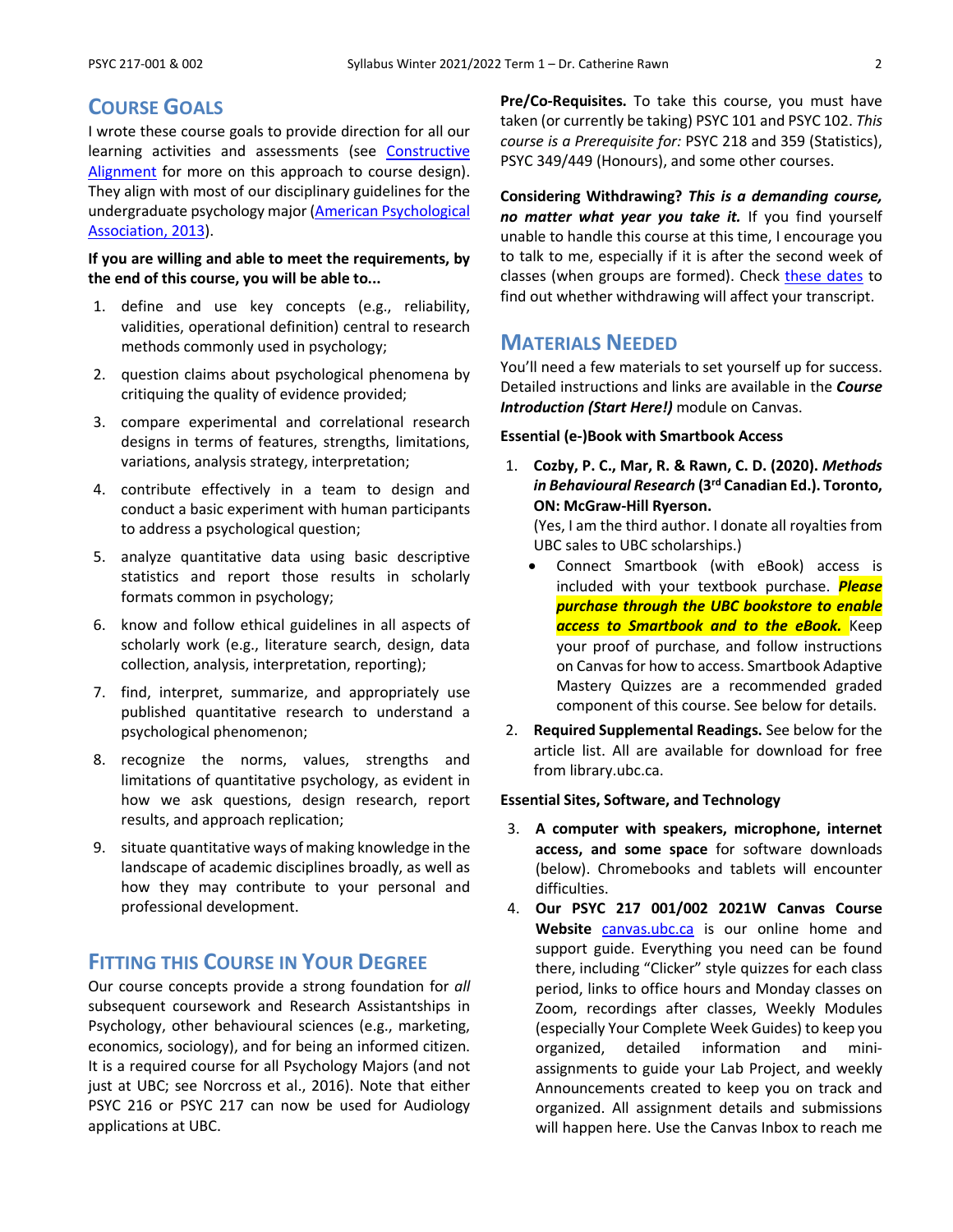and the Calendar to keep organized. Works best with Chrome browser.

- 5. **Canvas Student Mobile App.** Record your responses to in-class clicker-style "quiz" questions, participate in discussion boards, check out announcements, and more. More Information and links to the Student apps are available here: [https://isit.arts.ubc.ca/canvas-mobile/.](https://isit.arts.ubc.ca/canvas-mobile/)
- 6. **Software: Microsoft Word and Excel**. You will be analyzing your data using Microsoft Excel, and you must complete your paper using MS Word (.pages files don't work). Please download [MS Office 365 for](https://it.ubc.ca/services/desktop-print-services/software-licensing/microsoft-365-students)  [free from UBC IT.](https://it.ubc.ca/services/desktop-print-services/software-licensing/microsoft-365-students)

*Financial Hardship***:** If you are experiencing serious financial hardship and are unable to purchase the textbook with Smartbook access, please see the [Financial Support Options](https://canvas.ubc.ca/courses/80505/pages/financial-support-options) page on Canvas for how we can arrange access. Our 217 Teaching Team negotiated hard with the publishing company to support our students in financial need. *(As a first-generation undergraduate student who relied fully on student loans, I understand financial hardship. Please reach out!)* See also [UBC's Student Technology Discounts](https://it.ubc.ca/services/student-discounts-remote-learning) page.

### **GUIDING THEORY**

I am a social psychologist, and have long been interested in motivation and learning. Increasingly (and especially since COVID-19 moved our learning experiences online) I draw on **Self Determination Theory** [\(Ryan & Deci, 2000\)](https://psycnet.apa.org/record/2000-13324-007) to inform my teaching practice. I strive to create conditions that support your experience of autonomy, competence, and relatedness. *Where can you spot [applications](https://selfdeterminationtheory.org/application-education/) of this in this course design? What additional ideas do you have for how to apply this theory?* For more information, check [https://selfdeterminationtheory.org.](https://selfdeterminationtheory.org/)

## **LEARNING ASSESSMENTS (YOU HAVE SOME CHOICE HERE!)**

These assessments are designed to help you achieve the learning outcomes—and to help me measure that learning. In line with [Self-Determination Theory,](https://selfdeterminationtheory.org/application-education/) assessments are structured to support your experience of *autonomy* (e.g., flexible assessment values), *competence* (e.g., weekly learning activities, REC, Smartbook adaptive mastery quizzes, article assignment, tests), and *relatedness* (e.g., research project engagement, discussions).

To support your *autonomy*, you may decide the value of particular assessments in the calculation of your final grade by choosing a value from within the ranges provided in the column on the right. Make sure that the values you decide add up to a total grade value of 100% and that you let me know your decision by **sending me a message using Canvas inbox** *before* **11:59pmPT on Tuesday 21 September 2021. No changes will be permitted after that date.** If you wish to have your final grade calculated using the proposed value for each item, no email is required to confirm this; the proposed values will be used for all students who have not specified otherwise before the deadline. (See Rideout, 2018, for evidence supporting this flexible assessment approach.)

Regardless of choices, everyone will have the opportunity to meet all Course Goals while practicing a variety of skills that will benefit them in future classes, in the workplace, and in their personal lives. The more Assessment types you choose, the more structure you will have to scaffold your learning across this course. *Please find details of each Assessment below the table.*

| <b>Learning Assessment</b>             | Due Date                                | <b>Proposed Value (%</b> | OR Choose the value     |
|----------------------------------------|-----------------------------------------|--------------------------|-------------------------|
|                                        |                                         | of final grade)          | for you                 |
|                                        |                                         |                          | (% of final grade)      |
| 1. Lab Research Project                |                                         | 40%                      | 40%                     |
| A. Project Engagement (5%)             | Throughout the Term                     |                          |                         |
| B. Research Experience Component       | Throughout the Term                     |                          | (No changes: All 217    |
| (1% TCPS, 4% HSP)                      |                                         |                          | <b>Sections</b>         |
| C. APA-style Report (20%)              | November 29, 11:59pm PT                 |                          | requirement)            |
| D. Poster Presentation (10%)           | <b>TUESDAY December 7</b>               |                          |                         |
| 2. Weekly Learning Activities          | Throughout the term                     | 2%                       | $0 - 5%$                |
| 3. Smartbook Adaptive Mastery Quizzes  | 10 of 11 practice quizzes ( $\approx$ 1 | 5%                       | $0 - 5%$                |
|                                        | hour each), flexible dates              |                          |                         |
| 4. Communicating Psychology Assignment | October 22                              | 5%                       | $0-10%$                 |
| <b>5. Test 1</b>                       | October 4                               | 10%                      | $0-15%$                 |
| 6. Test 2                              | November 8                              | 10%                      | $0-15%$                 |
| 8. Final Exam (Cumulative)             | TBD (December 11-22)                    | 28%                      | 20-50%                  |
| Total                                  |                                         | 100%                     | <b>MUST ADD TO 100%</b> |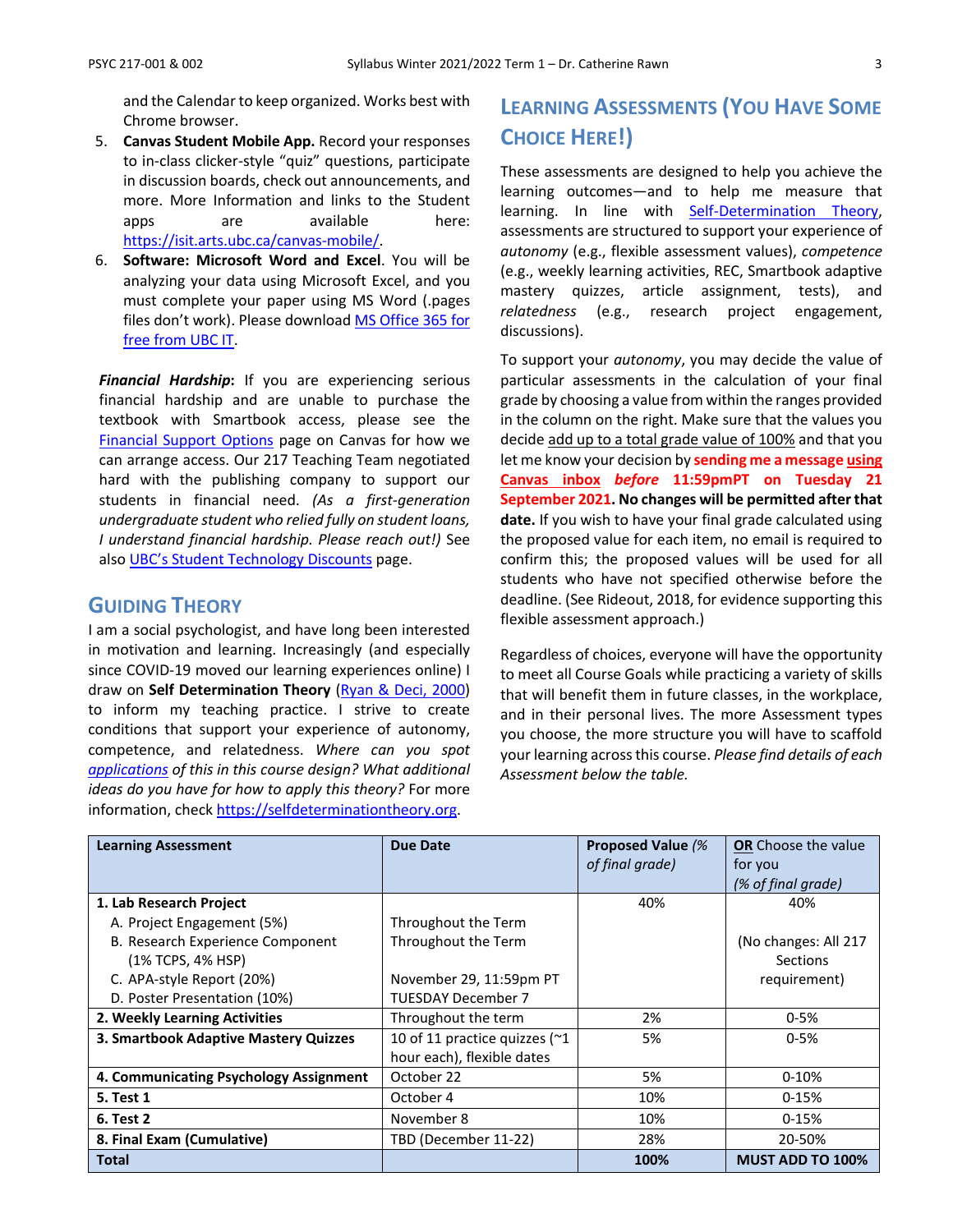#### **1. Lab Research Project**

The heart of PSYC 217 is the Lab Research Project. You gain experience working in a team to design an experiment from scratch, collect data from classmates, conduct some basic analyses, as well as present your work in a poster session (collaboratively as a group) and a written APA-style report. There are four graded elements to this Project (regardless of which section of this course you take). As you will learn, there is no perfect study, and some of the richest learning can happen from mistakes. Therefore, the grading structure is designed carefully to reward engaging in the research process and applying our course material, regardless of limitations and mistakes in the design and execution of the group's experiment. We measure your ongoing contributions to the group and the research experience, and even greater emphasis on your individual ability to write about research.

You and your Research Group will be guided throughout this process, with a series of "Labs" embedded throughout this course, led by one of our four Teaching Fellows. All instructions, tips, strategies, and deliverables are embedded in Canvas modules, and your TF will be there to support you along the way.

We have prepared an **Introduction to Labs Module** for you to complete at your own pace on Canvas, early in September before the Labs officially begin. **For each in person Lab Session, your TF will be holding class** on the Friday of those weeks (9amPT for section 1, 10amPT for section 2), to offer advice and answer questions, as you work together with your group. We recommend creating some additional meeting times with your group.

**Labs 1-5 will have a corresponding module** on Canvas to guide you through the tasks and offer discussion prompts and submissions that allow you to work with your group and get feedback from your TF. Modules have tasks to prepare before you attend Lab session, and how to move through to the next Lab.

#### **A. Project Engagement 5%, throughout the term**

The vast majority of research conducted in psychology is collaborative. Reflecting this research approach, you will work closely in group of 5-6 other students on this project. Groups will be assigned immediately after the add/drop period. To help your group work together, we have developed a series of prompts, tasks, and spaces to collaborate all within the Canvas environment (whether or not you can all get together at the same time). These prompts include a mix of tasks you'll do as a group (e.g., experiment plan with operational definitions), and some you will complete individually (learning reflections, restating experiment plan in your own words, peer evaluations of others' contributions). All of your contributions, including your TF's and your groupmates' evaluations of your contributions, will be combined into this score. We encourage you to work together in the spirit of collaboration. We also know that group work can sometimes be challenging. You are always welcome to ask for advice from me and/or your TF on your team dynamics. Please see the section below called *Supporting Learning with Academic Integrity* for distinctions between acceptable group collaboration and unacceptable collusion.

#### **B. Research Experience Component (REC) 5%, throughout the term**

The REC is worth 5% of every PSYC 217 student's course grade: **1 hour of participation or 1 article summary = 1% x 4, plus 1% for completing the online Tri-Council Policy Statement (TCPS) tutorial (see the Introductory Lab)**. The REC is designed to help you learn more about psychology and how research is conducted, and to provide you with first-hand experience with psychological research. This experience may make understanding research easier (Ceynar Rosell et al., 2006) and may help you decide whether research is a reasonable career option for you.

You can find out more about how you can earn credits at [https://psych.ubc.ca/hsp.](https://psych.ubc.ca/hsp) There you will find a detailed guide about how to participate in the HSP, how-to videos, and a list of frequently asked questions.

One way to meet the REC requirement is to spend four hours participating in psychology studies through the Department of Psychology's Human Subject Pool (HSP) system. You can locate and sign up for studies by going to [https://ubc-psych.sona-systems.com.](https://ubc-psych.sona-systems.com/) If you don't already have a user account you will first need to request an HSP user account on that webpage. Once you have an account and have logged into it, you will be able to browse through all of the studies in which you can participate, sign up for studies and confirm your accumulated credits. The subject pool typically closes on the last day of class; I strongly urge you to participate before the last week to ensure studies are available. As an alternative to participating in subject pool studies, you may choose to fulfill the REC by completing four library writing projects, for which you read and summarize a research article. Each article summary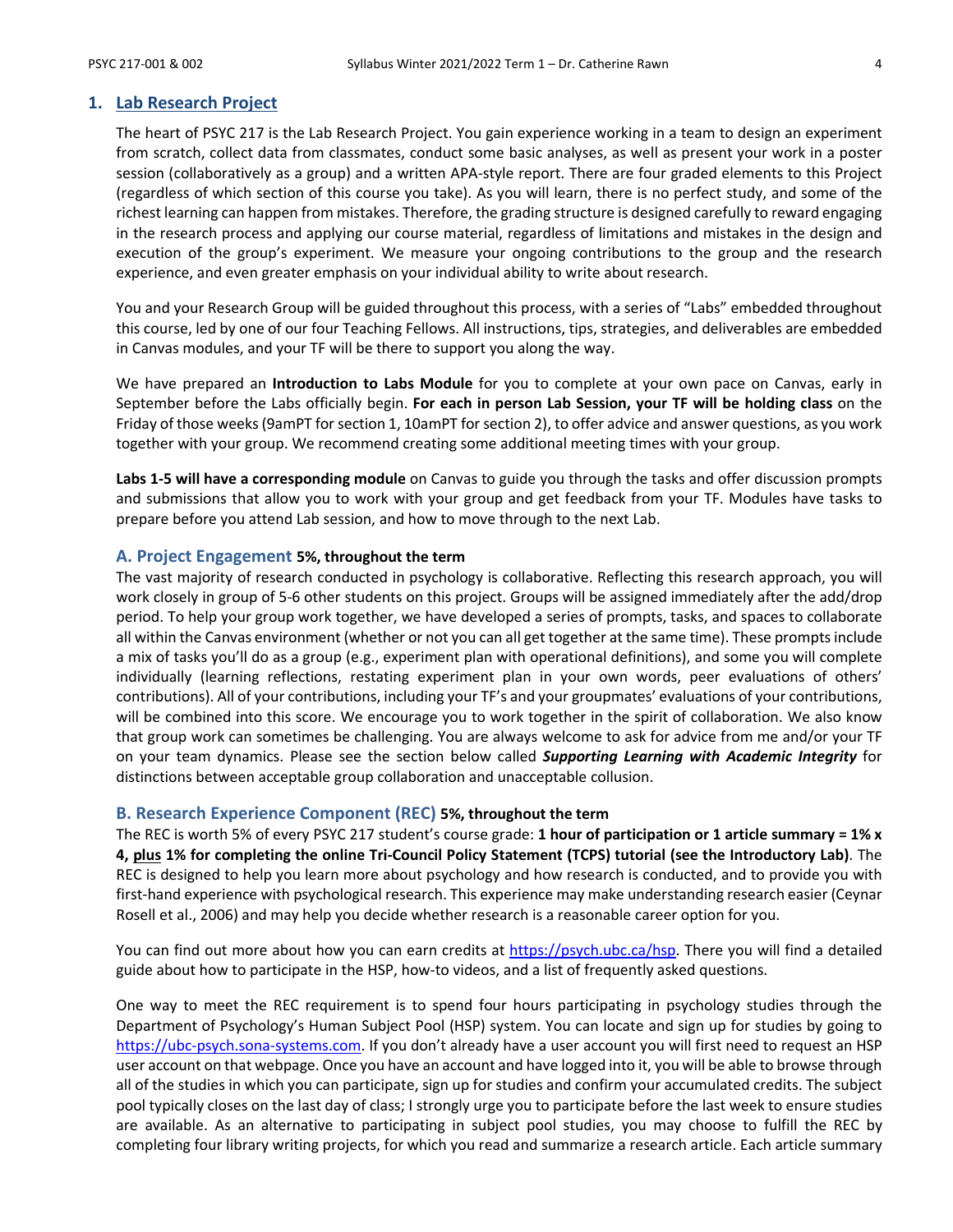counts as one hour of research participation. *Note: The article you choose for the Article Assignment cannot count toward this credit. We will be cross-checking the articles.*

### **C. APA Style Report 20%, your own independent work, due Monday of the last full week of classes,**

#### **11:59pmPT**

The most important step in the research communication process for researchersis to clearly document their research and the contribution it makes to understanding human behaviour in a written manuscript. These written manuscripts are then reviewed by their peers, and (hopefully!) published in a journal. This individual report is designed to give you experience with a part of this process. Your report must be written using APA style and must include the following sections: Abstract, Introduction, Method, Results (including at least one graph), Discussion and References (at least 2). See Appendix A of your textbook and resources available on Canvas for more guidance in writing APA style reports, including a detailed grading rubric to help guide your work.

Reports must be between 5 and 7 double spaced 8.5 x 11-inch pages (approximately 1500-1700 words). This page limit does NOT include a cover page, references, graphs, tables, or appendices (if needed, which they usually are *not*). You must use 12-point Arial, Times New Roman, or Calibri font and margins must be set to 1 inch all around. Your paper should integrate into the introduction section at least 2 references to related empirical journal articles (e.g., to set up a foundation for your hypothesis). Articles can also be used in the discussion section to help put results into context. **Submit your report in two places: on Canvas, as well as on Turnitin (details to come).**

## **D. Poster Presentation 10%, group collaboration, plus independent peer reviews, on the last official day of**

#### **classes**

Approximately 600-700 students, ~16 Teaching Fellows, and 5 Instructors from all sections of PSYC 217 will meet to share and learn about everyone's research projects. You will prepare, as a group, a poster that summarizes your research project's hypothesis, method, results, and conclusions. During the poster session, you will be asked to evaluate a selection of your peers' posters (from a different section). Your poster grade will be a combination of your Teaching Fellow's rating and the average of five peers' ratings. More details about how to prepare for the poster and presentation, as well as how to evaluate others' posters will be provided later in the term. Note: In case we are unable to be together in person, we now have two years of experience hosting a virtual poster session (in 2019 due to a transit strike threat, and in 2020 due to COVID). We will execute that same plan if necessary, with as much warning as possible.

#### **2. Weekly Learning Activities**

Each week I will ask you to engage in a few brief activities. These are all low stakes, yet important for keeping you engaged, building *competence*, and helping me understand what you are learning. Combined, these activities will be valued at 2% of your course grade (by default, or 0-5% if you request a change, as above) – which makes each individual activity valued at a very tiny amount of your course grade. There are two main activities each week (clicker quizzes and discussions), as well as a few others that will be added here and there (e.g., demos, feedback midterm survey). Check the Week's Module to ensure you have completed the week's activities. If you fall behind, just catch up when you can, for no penalty (see the section on *Safety Nets*, below).

**Class "Clicker" Quizzes.** In order to maximize our flexibility, we are going to use Canvas quizzes to record your responses to questions during class time (we'll try out show of hands or some other method to gather response data instantly). Please use your [Canvas Student App](https://isit.arts.ubc.ca/canvas-mobile/) or your web browser during class (either live or if you're watching the video later). If you're watching the video and fast forward to find the answer, you are only robbing yourself of a learning opportunity, and are engaging in academic misconduct. Please see the section below called *Supporting Learning with Academic Integrity* for more information.

**Weekly Learning Community Discussions.** Each week, you will have the chance to engage in asynchronous, online discussion about the topics of the week. You are a member of a Learning Community (to help foster *relatedness* and build community among us). I will prepare some prompting questions, from which you can choose. Question options will help you apply concepts, deepen our understanding of challenging topics, see research methods all around us, as well as check in on well-being. You are encouraged to respond to others' posts to help you and everyone develop their thinking further.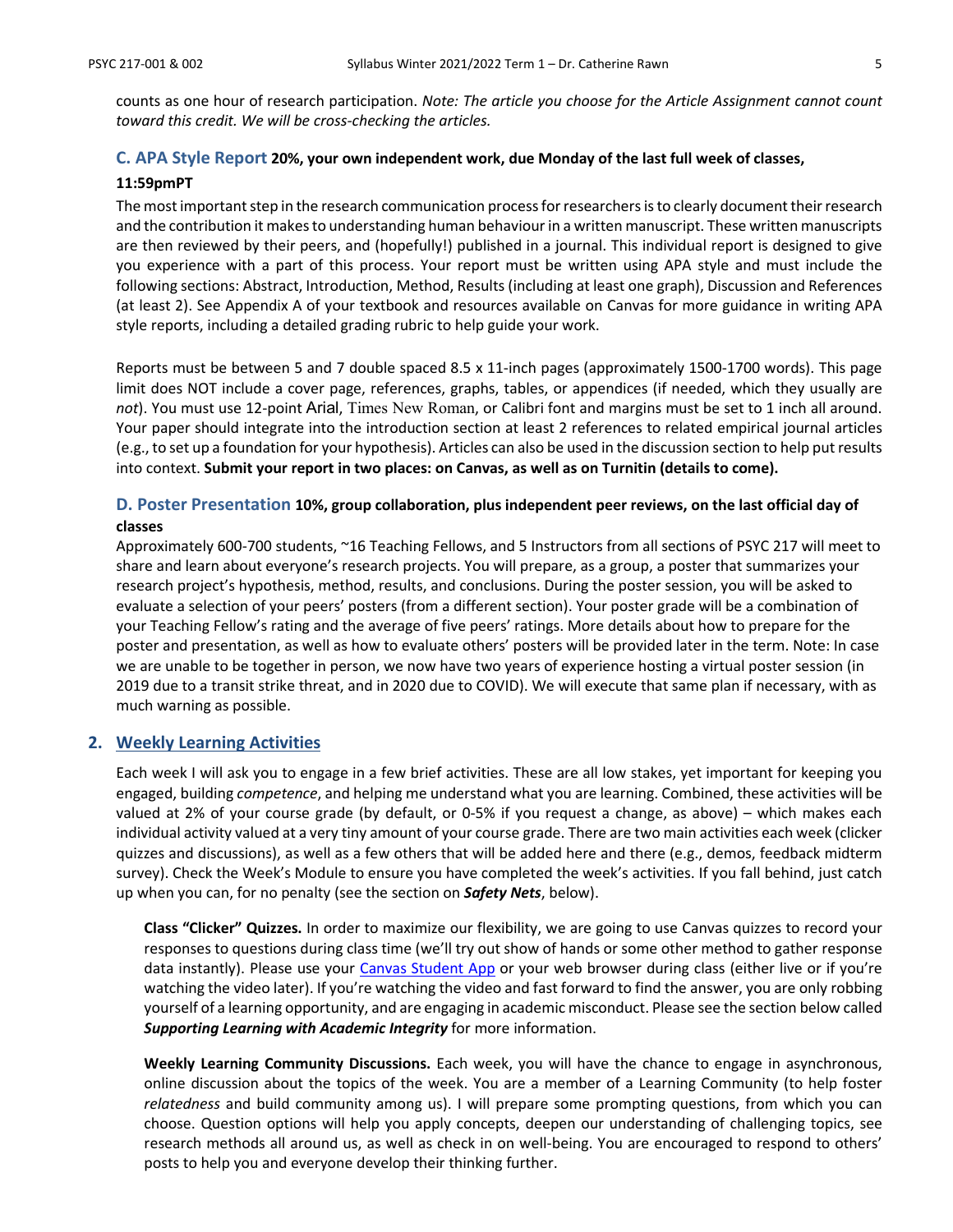#### **3. Smartbook Adaptive Mastery Quizzes**

Would you benefit from regular, low-stakes quizzes to keep you on track for readings and to practice your understanding of key concepts? Then this *competence-*building option is for you! Combined, these Adaptive Mastery Smartbook quizzes will be valued at 5% of your course grade (by default, or 0-5% if you request a change, as above) – which makes each individual quiz valued at a very tiny amount of your course grade. Please see Canvas for access instructions and routine target deadlines (see Safety Nets section for how to ensure late completions are counted). **I'll count your best 10 out of 11**, giving you extra flexibility if you need to miss a week.

Each week throughout the term, complete the assigned Adaptive Mastery Quiz in the Smartbook. The algorithm adapts questions as you go, depending on whether you answered the last question correctly or not; keep working until you reach Mastery of those concepts. My understanding is that each take about an hour to complete, but different people will take different amounts of time. It also asks you to rate how confident you are, to help improve your metacognitive skills (i.e., how aware you are about what you know – and don't). Research shows greater longterm retention with multiple testing opportunities (Roediger & Karpicke, 2006) and enhanced meta-cognitive skills (Cromley & Kunze, 2020), making this a great investment in learning. I'll be monitoring the class's progress to inform our lessons each week.

#### **4. Communicating Psychology Assignment**

This short, written assignment offers you experience finding a pre-approved empirical journal article using the university's library system, identifying the major features of a study design, and communicating the most important findings in a compelling way. This assignment provides useful experience for your final paper, helps you develop skills communicating about psychological research, and is relevant wherever you take your psychology degree. Rather than taking the form of a single essay, I offer about a dozen specific open-ended questions for you to respond to using Canvas Quizzes. Please see the Communicating Psychology Assignment Guidelines page on Canvas for details.

#### **5. and 6. Tests 1 and 2**

**Each test will be out of approximately 25 points and will be administered using Canvas with a 50 minute time limit, and Respondus Lockdown Browser.** They will be open book/notes, and will randomly sample questions from a broader set so no two tests are identical. **You must complete a brief "Getting Ready for Test #" survey on Canvas in advance, to affirm when you are writing it, to ensure you are aware of the essential details, and to ensure you can use Respondus Lockdown Browser correctly.** If you cannot join us synchronously for a Test, you can register for special accommodation in advance on this "Getting Ready" survey.

Don't let the open book/notes nature of the tests and final exam mislead you into a false sense of security. Tests require thorough understanding of course material, including the ability to apply and integrate concepts across relevant units. **You will be challenged to push beyond memorization of facts and to integrate and apply course material.** Tests are *not* cumulative (in other words, they test only the material *since* the last test, but may out of necessity draw on understanding of earlier concepts). Question types will include a mix of multiple choice, fill-in-theblanks, and written answers.

By default, tests will be valued at 10% each, but can range from 0-15% each. If you choose not to count tests toward your grade (declared at the start of the term; see instructions earlier), you can still write them for practice but they will not count. Either way, all tests are to be completed by you and you alone, using only materials authorized explicitly by me. Please see the section below called *Supporting Learning with Academic Integrity* for more information about expectations during testing.

#### **7. Final Exam (Cumulative)**

**The final exam date will be set by the Registrar during the official final exam period. If the decision remains under my control, it will be administered using Canvas with a 2.5 hour time limit and Respondus Lockdown Browser.** However, the University may require an in-person final exam; please read Canvas Announcements as we approach the final exam period. It will be open book/notes, and will randomly sample questions from a broader set so no two tests are identical. The final exam will test your thorough understanding of the entire course's material, including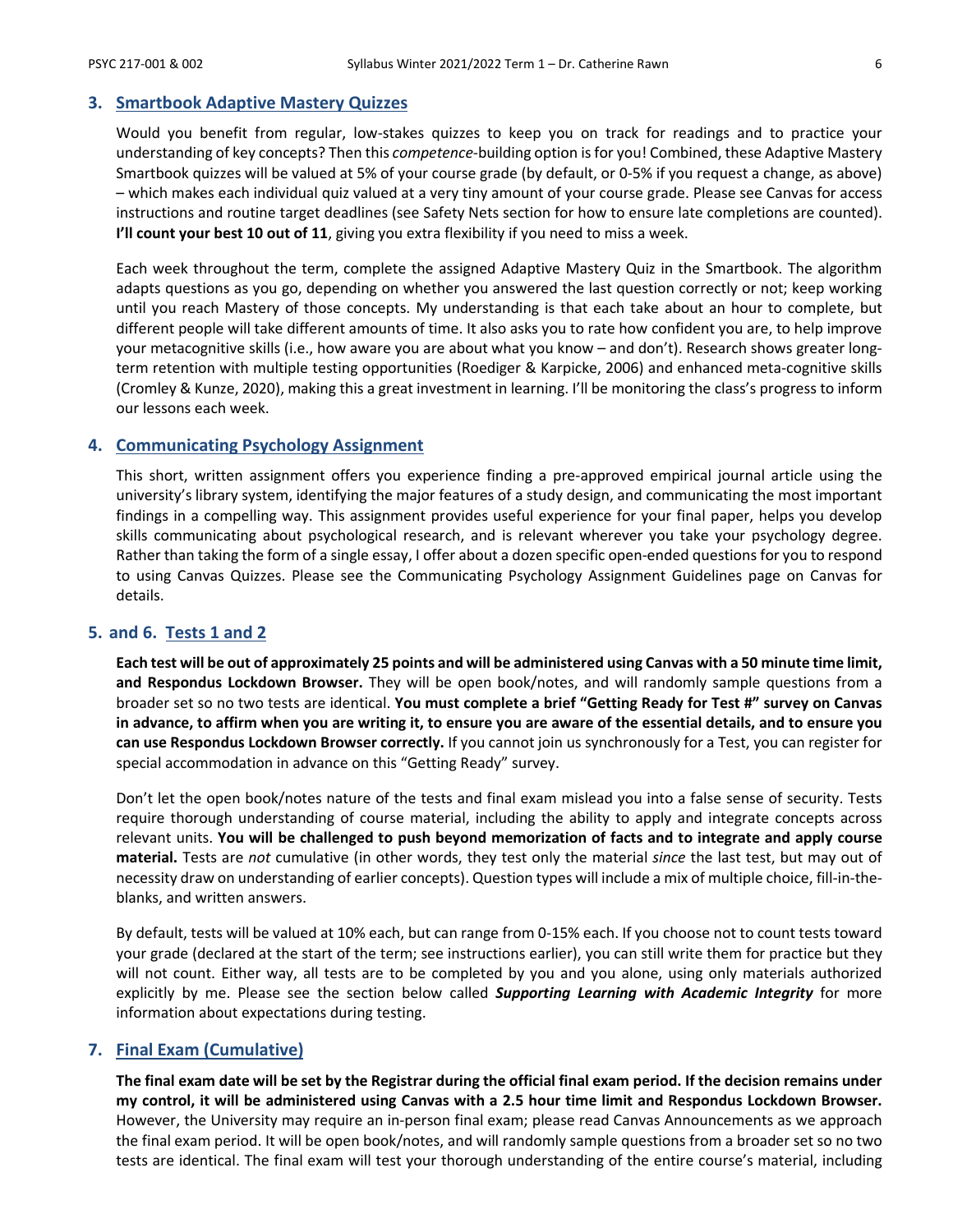the ability to apply and integrate concepts across chapters/units from the entire course. Question types will include a mix of multiple choice, fill-in-the-blanks, and written answers. By default, the final exam will be valued at 28%, but can range from 20-50% depending on your choice at the start of the term.

The final exam is to be completed by you and you alone, using only materials authorized explicitly by me. Please see the section below called *Supporting Learning with Academic Integrity* for more information about expectations during testing. [University policy](http://www.calendar.ubc.ca/vancouver/index.cfm?tree=3,41,91,0) dictates that if you have 3 or more exams scheduled to *start and finish* within a 24 hour period you may request to write the second exam on a different day. You must give the instructor of the second exam 1 month's notice.

### **BUILDING OUR COMMUNITY: SUPPORTS, SAFETY NETS, AND POLICIES**

#### *Be kind. Be calm. Be safe***.**

– Dr. Bonnie Henry, Provincial Health Officer, British Columbia, Canada

We are *still* living in a time of global pandemic. Some of our classmates have joined us in Vancouver from around the world—maybe you're still on the way to us. Any of our circumstances may change at any time. I invite you to join me in taking inspiration from Dr. Henry as we begin to engage together.

I feel anxious about being so close to so many other people, when COVID19 is still present in our communities, and I suspect I'm not alone. I have designed this course to be *hybrid*, involving some elements online and some in person, if possible. Please se[e https://keeplearning.ubc.ca/f](https://keeplearning.ubc.ca/)or strategies for setting up and learning effectively online. **Please show your respect for the health and well-being of our TFs, classmates, me, and all of our loved ones by wearing a mask over your mouth and nose for every in-person encounter, and by staying home if you do or may have COVID19.**

*In this section, you will find…*

- Supporting you (and me) through Personal Emergencies and Challenges
- Support through Learning Communities and Research Groups
- Supporting Each other in our Shared Spaces
- Supporting Learning with Academic Integrity
- Supporting Your Success and Well-Being with Safety Nets and Built-in Flexibility
- Psychology Department Policies

#### **Supporting you (and me) through Personal Emergencies and Challenges**

If you experience a personal emergency during this time, please seek the resources and support you need to cope with that emergency. Check [https://students.ubc.ca/health,](https://students.ubc.ca/health) and reach out if you don't know how or which resources to access. I'll help as best I can.

Take care of yourself first. Then, reach out to me to check in about the course. I will bring patience, flexibility, and compassion as we work on a solution. You don't need to tell me what has happened. But at this point we can figure out if the built-In safety nets (see below) are sufficient accommodation; otherwise, I'll ask that you review the in-term concession criteri[a available here,](https://www.arts.ubc.ca/degree-planning/academic-performance/academic-concession/) and complete the Self-Declaration form if applicable. In more complex or longer-term affecting situations, please seek [Arts Academic Advising.](https://students.arts.ubc.ca/advising/contact-us/)

**Check out these support resources** *before* **an emergency.** See <https://students.ubc.ca/health> and especially <https://students.ubc.ca/covid19/mental-health-during-covid-19-outbreak> for ways to care for yourself during the pandemic and beyond. See also the Arts Student Support portal for wellness, academic, and broader support: [https://www.arts.ubc.ca/student-support/.](https://www.arts.ubc.ca/student-support/)

**What will happen if the Teaching Team experiences a personal emergency?** It is possible that I or a TF will experience a personal emergency during this course. I will communicate with you immediately and as often as I can, using the Announcements feature in Canvas. We will invite you to continue as much as possible with the scheduled learning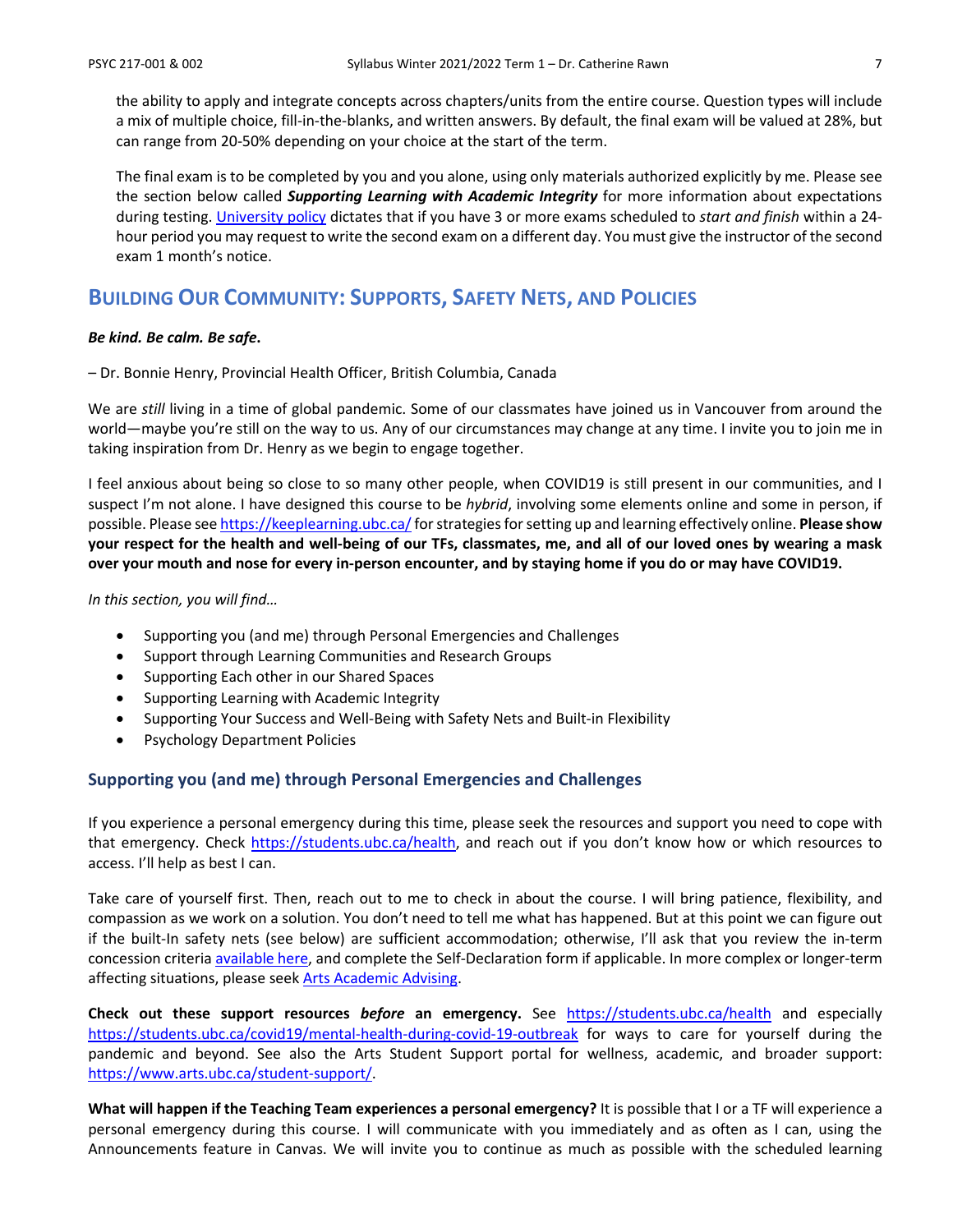activities, and we will communicate with you any modifications (e.g., to availability, timeliness of feedback) that are impacted. We will ask for your patience, flexibility, and compassion, as well as continued dedication to your and classmates' learning during that time.

**Support for Students with Accessibility Needs.** "The Centre for Accessibility facilitates disability-related accommodations and programming initiatives designed to remove barriers for students with disabilities and ongoing medical conditions." If you have ongoing need for accommodation, please contact UBC's [Centre for Accessibility.](https://students.ubc.ca/about-student-services/centre-for-accessibility) I'll be happy to work with you on accommodations.

#### **Support through Learning Communities (LC) and Research Groups**

It is my hope and intention that you and every single student in our class will feel a sense of belonging (thereby supporting your experience of *relatedness*). We will engage as a "large" group, with discussions and activities aimed at connecting all of us as we learn.

Because our class is so large (almost 200 people across the two sections), we will be dividing into smaller groups, thereby supporting your *relatedness* as we build our community and as you develop *competence.* First, we will divide into **8 Learning Community (LC) groups of about 24 people, each led by a Teaching Fellow (TF)**. Your LC will be your primary go-to group for discussions and mini-assignments, and your TF will be there to support you. We will begin LC groups right away, making adjustments as our class roster shifts early in the term.

After the add/drop period is complete, we will divide LCs further into **Research Groups of 4-6 people**. You will be working with your Research Group throughout the term to complete the Lab Research Project, with the guidance of your TF. Your LC—and later, your Research Group—will appear in your *Groups*tab on Canvas, and will have its own space for discussion, wikis, and collaboration. I will encourage you to work together and resolve challenges together; if you need support, any team member is free to drop in Zoom office hours, or to complete the [Form to Request Team Mediation](https://ubcarts.ca1.qualtrics.com/jfe/form/SV_0StAYZyj8RpYUlL) for more formalized support.

I have carefully considered whether to assign groups. Somewhat surprisingly, there is little empirical research to help me out with this decision (let me know what you find!). Self-chosen groupssupport autonomy but *only among those students who are previously connected to other students*, which creates an inherent unfairness across groups and for individuals with(out) certain academic and social networks. Therefore, I have decided to randomly assign groups.

Option: If you would like an online space within Canvas or Microsoft Teams for an additional self-chosen group (e.g., for studying; see also Academic Integrity section on collaborative studying), we can help you set that up.

#### **Supporting Each Other in our Shared Spaces**

We are coming together in various ways, online and (we hope!) in person, to do this work of learning. We hold space with each other in our physical classrooms (AERL and our lab classrooms). Additionally, our Canvas home, including any links we add that connect in or out, is the space we hold for each other for this purpose of learning. These shared learning spaces are governed by and shaped by all of us.

In order to support all of our classmates, regardless of their personal circumstances, we will be recording all synchronous sessions that occur on Zoom, as well as those that occur in AERL. Zoom recordings will include the chat thread. **Recordings are** *not for sharing beyond our course's Canvas home* (see Academic Integrity, below). Nonetheless, if you have legal or other serious concerns about having your identity recorded in this way, please feel free to come to me to discuss options.

I've been holding space for learning in physical classrooms for about 15 years. From July 2020 (S202T2) through April 2021, I led 3 courses in a completely online space. This is the first time I am attempting to incorporate both online and face-to-face elements in a "hybrid" course. This might be your first time learning in a hybrid course—or maybe you have done this before. Let's all be patient and figure this out together.

One of the first things will we do together is set class engagement guidelines (supporting your experience of *autonomy* and *relatedness*). This [classroom guidelines](https://wiki.ubc.ca/Documentation:Inclusive_Teaching/Classroom_Guidelines) resource, as well as the UBC Values statement below, help us prepare for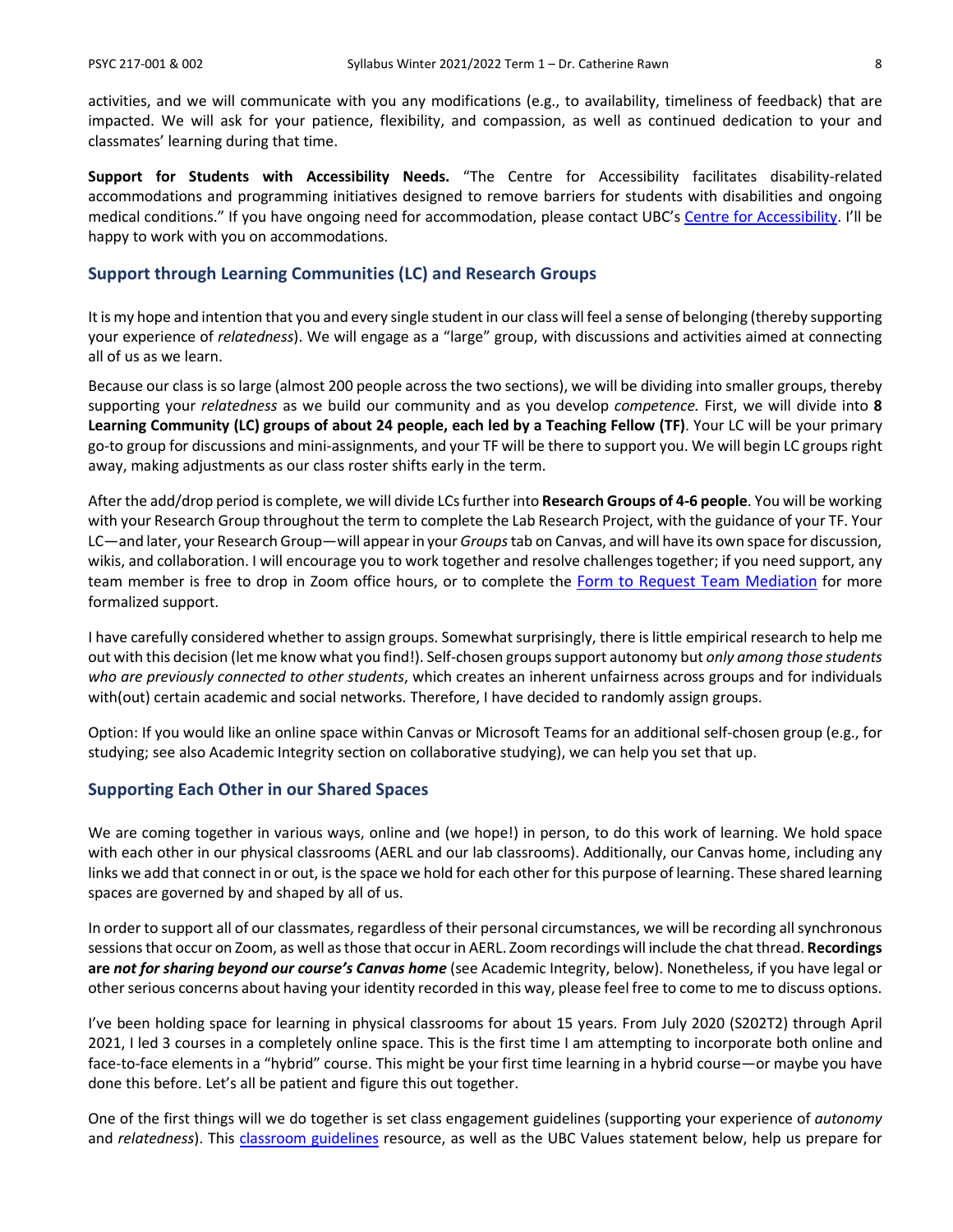how we may want to engage together. Think about how you want to us to engage respectfully together, and what that looks like.

#### **I endorse UBC's Values Statement, and invite you to do the same:**

UBC provides resources to support student learning and to maintain healthy lifestyles but recognizes that sometimes crises arise and so there are additional resources to access including those for survivors of sexual violence. **UBC values respect for the person and ideas of all members of the academic community**. **Harassment and discrimination are not tolerated** nor is suppression of academic freedom. UBC provides **appropriate accommodation for students with disabilities and for religious and cultural observances**. **UBC values academic honesty** and students are **expected to acknowledge the ideas generated by others and to uphold the highest academic standards in all of their actions**. Details of the policies and how to access support are available here: [https://senate.ubc.ca/policies-resources-support-student-success.](https://senate.ubc.ca/policies-resources-support-student-success) (from [Senate Policy: V-130;](https://senate.ubc.ca/sites/senate.ubc.ca/files/downloads/Policy-20190207-V-130-Syllabus.pdf) emphasis added)

#### **Supporting Learning with Academic Integrity**

In the academic community—a community of which you are now a part—we deal in ideas. That's our currency, our way of advancing knowledge. By representing our own and others' contributions in an honest way, we are (1) respecting the rules of this academic community, and (2) showcasing how our own novel ideas are distinct from but relate to their ideas. APA style gives us a formal way to indicate where our ideas end and where others' begin. But academic integrity goes well beyond formal citation. **Welcome to the academic community. You are expected to act honestly and ethically in all your academic activities, just like the rest of us.**

Make sure you understand UBC's definitions o[f academic misconduct,](http://www.calendar.ubc.ca/Vancouver/index.cfm?tree=3,54,111,959) [consequences,](http://www.calendar.ubc.ca/Vancouver/index.cfm?tree=3,54,111,960) and expectation that students must clarify how [academic honesty](http://www.calendar.ubc.ca/Vancouver/index.cfm?tree=3,286,0,0) applies for a given assignment. *Please ask if you're not sure.* (While you're checking out the calendar, you might want to check out the ["Student Declaration and Responsibility"](http://www.calendar.ubc.ca/Vancouver/index.cfm?tree=3,285,0,0) statement you agreed to when you registered.)

**What does academic integrity look like in this course?** *At any time: if you are unsure if a certain type of assistance is authorized, please ask. If you have a need that is unmet by existing course materials, course structure, and/or our learning community members, please ask.*

**DO your own work.** All individual work that you submit should be completed by you and submitted by you. All assessments, large and small, are designed to help you learn Research Methods. It is *unacceptable* to use an editor (paid or unpaid) without my permission to revise, correct, or alter your work, because your submission is no longer your own work. It is *unacceptable* to buy/sell/swap/share assignment questions or answers on any platform. It is *unacceptable* to misrepresent your identity by using someone else to complete any portion of a course (e.g., comment on a discussion board, complete a quiz question). It is *unacceptable* to help someone else cheat.

**AVOID collusion.** Collusion is a form of academic integrity violation that involves working too closely together *without authorization*, such that the resulting submitted work gains unfair advantage over other students because is a measurement of the *group/pair/others'* understanding rather than the *individual* understanding (definition adapted fro[m OpenLearn\)](https://www.open.edu/openlearn/education/educational-technology-and-practice/educational-practice/developing-good-academic-practice/content-section-3.2). For example, collusion on an open book test includes working together to write answers or answering someone else's question in a WhatsApp chat. See more examples of collusio[n here.](https://www.open.edu/openlearn/education/educational-technology-and-practice/educational-practice/developing-good-academic-practice/content-section-3.2) Assignments that are explicitly the product of group collaboration *have authorization*, so don't count as collusion. Preparing to individually complete an assignment or test by studying together (e.g., discussing concepts, quizzing each other and giving feedback on each others' answers) doesn't count as collusion. In this course, **your final paper should be**  *individually written***;** you are presenting your own representation of the research project you previously developed in collaboration with others.

*Can I work with a classmate to co-create study notes?* Yes, you can create your own original collaborative notes (but see below). I recommend using the features in Canvas groups, or Microsoft Teams, to ensure your work remains protected. If using Canvas groups: send me a message using Canvas Inbox, and I'll create a Group just for you so you can upload and share notes, and work collaboratively on Pages (see this site for [an introduction](https://students.canvas.ubc.ca/navigating-canvas-groups/)  [to these features\)](https://students.canvas.ubc.ca/navigating-canvas-groups/). If using Microsoft Teams, [see this site for information](https://lthub.ubc.ca/guides/microsoft-teams-student-guide/) and let me know if I can help. Once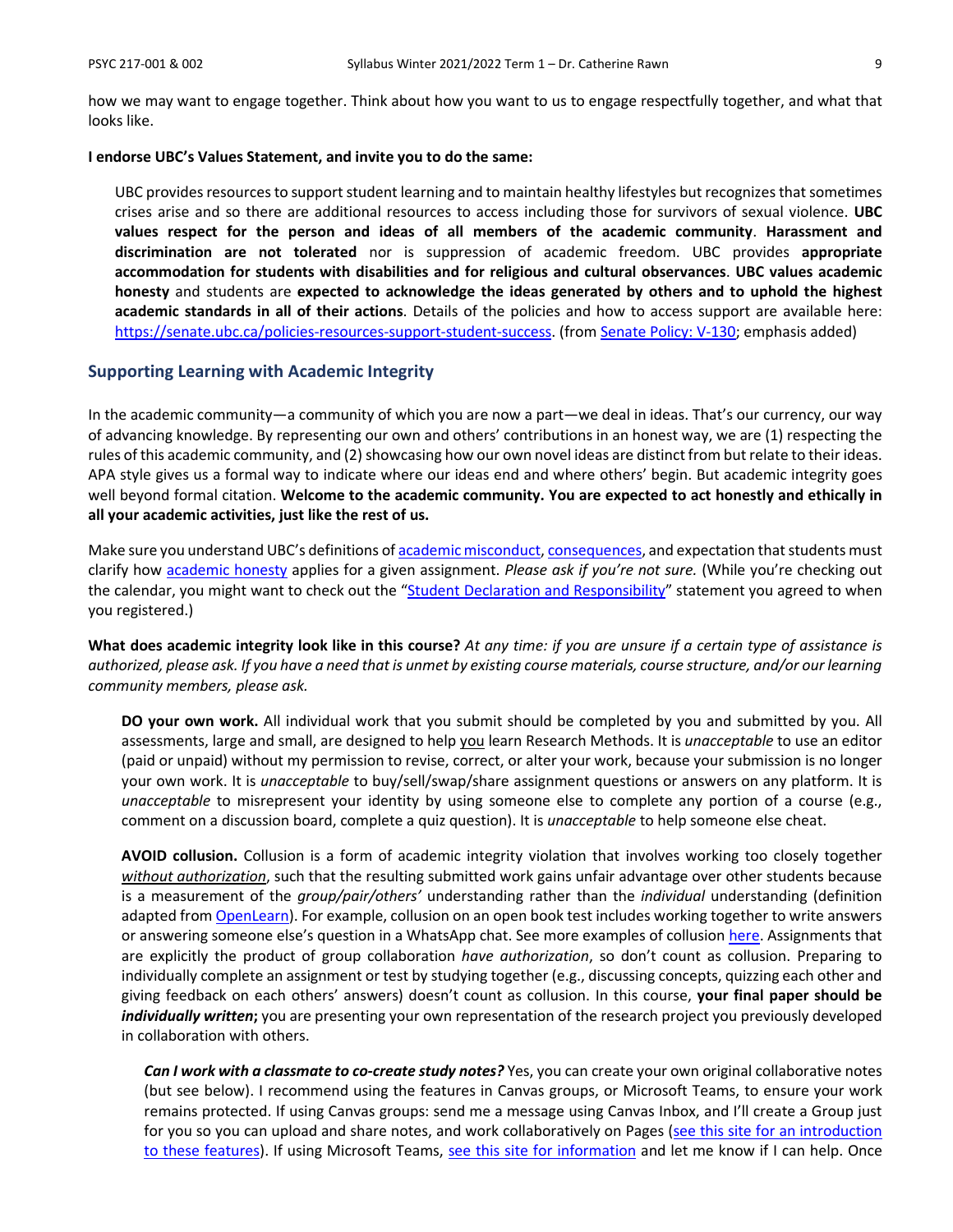you've decided on a platform, I recommend starting your collaboration with a written agreement that addresses integrity issues, such as these: *Who else can see/use/contribute to these notes? How will we ensure we are not violating copyright?*

**DO NOT share materials provided for you to use in this course.** We are working hard to provide all the materials you need to succeed in this course. In return, please respect our work. All assignment instructions, quiz questions and answers, discussion questions, announcements, PowerPoint slides, audio/video recordings, Canvas modules, and any other materials provided to you by the Teaching Team or in the textbook are for use in this course by students *currently* enrolled in PSYC 217 Sections 1 and 2. It is *unacceptable* to share any of these materials beyond our course, including by posting on file-sharing websites (e.g., CourseHero, Google Drive). It is *unacceptable* to copy and paste sentences from the textbook (e.g., definitions) into for-profit software (e.g., Quizlet) for use in studying. Respect the Teaching Team and textbook authors' intellectual property, and follow copyright law.

*Can I share your materials with a classmate who is struggling and trying to get caught up?* No, not directly. Please send them the link to where they can find the material in Canvas, after logging in with their CWL. Invite them to reach out to the Teaching Team for more support (e.g., financial need access to the textbook).

**DO acknowledge others' ideas.** Scholars build on the work of others, and give credit accordingly—this is a quality of strong academic writing. In this course, you will learn and practice ways to acknowledge others' work. Citing our sources in both formal and informal ways will be essential, and appropriate, depending on the assignment. For example, much of the way I think and write about academic integrity has been influenced by the work of Dr. Laurie McNeill, includin[g her excellent wiki](https://wiki.ubc.ca/Learning_Commons:Faculty_Resources/Academic_Integrity) that curated many of the above links, as well as Dr. Sarah Elaine Eaton, including her [webinar series.](https://taylorinstitute.ucalgary.ca/series/academic-integrity-urgent-emerging-topics) (*See what I just did there? In informal writing, such as discussion posts, we can use links and embed references to our fellow humans who informed our thinking. They're my ideas and written in my own words, but I'd be thinking differently if it weren't for my encounter with their scholarly work. When we write more formally, such as for the Research Report in this course, we psychologists use APA style conventions to cite and reference.*)

**DO learn to avoid unintentional plagiarism.** Visit the Learning Commons' guide to academic integrity to help you organize your writing as well as understand how to prevent unintentional plagiarism, which can be challenging when first learning to paraphrase. Visit [http://learningcommons.ubc.ca/resource-guides/avoiding-plagiarism/.](http://learningcommons.ubc.ca/resource-guides/avoiding-plagiarism/) An example tip: Do not copy and paste text from other sources, including other people's work, even in a draft. It's easy to unintentionally misrepresent those words as your own in a later draft (which would still qualify as plagiarism). *Please feel free to ask (have I said that enough?)*.

#### **Supporting Your Success and Well-Being with Safety Nets and Built-in Flexibility**

I trust that when you *can* make deadlines on time you *will* make deadlines on time. Several safety nets are built in to the course for everyone to use without question, explanation or appeal, thereby supporting your experience of *autonomy* and privacy. **If you need more support beyond this, please reach out. I will offer patience, flexibility, and compassion, and I expect honesty and flexibility in return.**

- **There is no penalty for missing synchronous learning work (e.g., because of caregiving or required isolation) if it is made up in another way.** For every synchronous class meeting, I will strive to make recordings and activities available for those who need this accommodation. For example, Lesson "Clicker" style quizzes on Canvas will provide opportunities to answer questions posed/discussed during class, and will continue to be available for those watching the recording. *If you have other ideas about how I can best support you, please let me know.*
- **Flexible weighting of Learning Assessments.** You choose how much you can engage with this course from the start. Please see Learning Assessments for instructions on how and when to do this.
- **Late Communicating Psychology Assignment or APA-Style Report:** You will receive TWO 1-Day-Late Passes**.** Use them all at once (2 days for one assignment), or separate (e.g., 1 day for 2 assignments). After those two days have been used, standard 10% per day deductions will apply (except in emergency circumstances).
- **Smartbook Adaptive Mastery Quizzes:** If you miss the deadline, the Smartbook system will say "Start Recharge" rather than "Start Assignment." That's ok. Just catch up as soon as you can. I have to manually record completion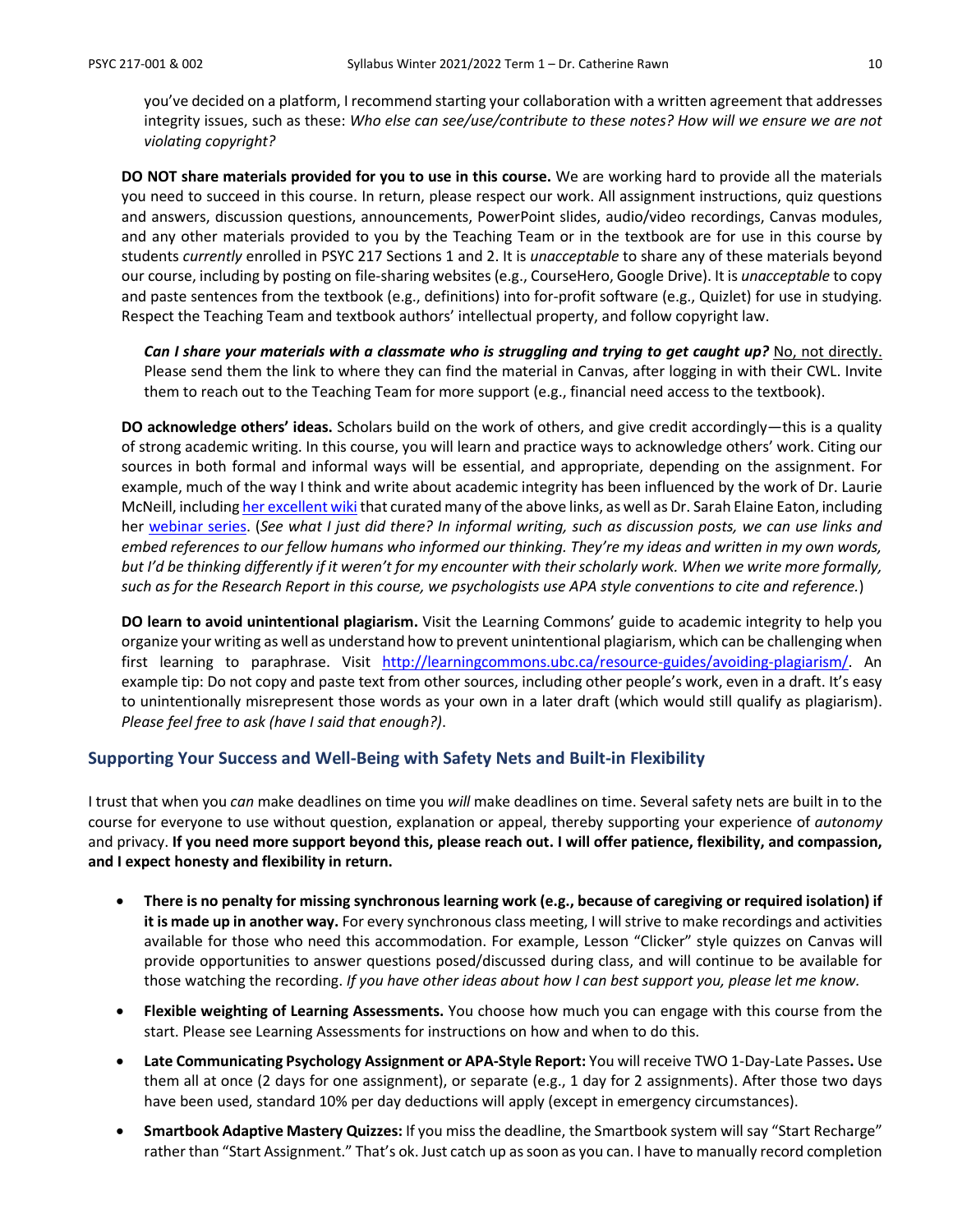grades, so if completion grades have already been recorded on Canvas before you have caught up, please let me know so I can check and then update your score.

- **Project engagement, Weekly Learning Activities:** If you miss routine asynchronous or synchronous work, please catch up by completing it as soon as you can. If the missed work was time-sensitive and doesn't make sense to catch up, the alternative assignment is this: Submit to me a brief synthesis of your Learning Community's discussion on that week's topic, along with a brief reflection on how you have made progress on that Week's learning objectives (posted at the start of the Lesson).
- **Re-grade request process.** If you feel strongly that a question on any quiz or your paper was graded unfairly, you may submit the **[Re-Grade Request Form](https://ubcarts.ca1.qualtrics.com/jfe/form/SV_a9m73Sk3N9ApUrP)**. To qualify, you must submit the form within 2 weeks of the date grades were posted on Canvas. I will consider your request carefully and will respond via email as soon as possible. Re-grading may result in an increase or decrease. That re-grade is final.

#### **Psychology Department Policies**

#### **Grading**



Department-wide policy for 2020: "In order to reduce grade inflation and maintain equity across multiple course sections, all psychology courses are required to comply with departmental norms regarding grade distributions. **However, in the spirit of flexibility and compassion in light of the ongoing COVID-19 pandemic, those departmental norms have been adjusted upwards by 5% for 2021W.** According to these adjusted norms, the average grade in 100- and 200-level Psychology classes will be 72 for an exceptionally strong class, 70 for an average class, and 68 for a weak class, with a standard deviation of

14. The corresponding figures for 300- and 400-level classes will be 75, 73, and 71, with a standard deviation of 13. Scaling may be used in order to comply with these norms; grades may be scaled up or down as necessary by the professor or department. Grades are not official until they appear on a student's academic record. You will receive both a percent and a letter grade for this course. At UBC, they convert according to the key below:

| A+ 90-100% B+ 76-79% C+ 64-67% D 50-54% |  |  |  |
|-----------------------------------------|--|--|--|
| A 85-89% B 72-75% C 60-63% F 0-49%      |  |  |  |
| A- 80-84% B- 68-71% C- 55-59%           |  |  |  |

#### **Academic Misconduct**

Cheating, plagiarism, and other forms of academic misconduct are very serious concerns of the University, and the Department of Psychology has taken steps to alleviate them. In the first place, the Department has implemented software that can reliably detect cheating on multiple-choice exams by analyzing the patterns of students' responses. In addition, the Department subscribes to *Turnitin* — a service designed to detect and deter plagiarism. All materials (term papers, lab reports, etc.) that students submit for grading will be compared to over 5 billion pages of content located on the Internet or in Turnitin's own proprietary databases. The results of these comparisons are compiled into customized "Originality Reports" containing several, sensitive measures of originality that flag instances of matching text suggesting possible plagiarism; instructors receive copies of these reports for every student in their classes. During exams, the instructor and invigilators reserve the right to move students in their seating arrangement with no explanation provided.

In all cases of suspected academic misconduct, the parties involved will be pursued to the fullest extent dictated by the guidelines of the University. Strong evidence of cheating or plagiarism may result in a zero credit for the work in question. According to the University Act (section 61), the President of UBC has the right to impose harsher penalties including (but not limited to) a failing grade for the course, suspension from the University, cancellation of scholarships, or a notation added to a student's transcript. For details on pertinent University policies and procedures, please see Chapter 5 in the UBC Calendar [\(http://students.ubc.ca/calendar\)](http://students.ubc.ca/calendar).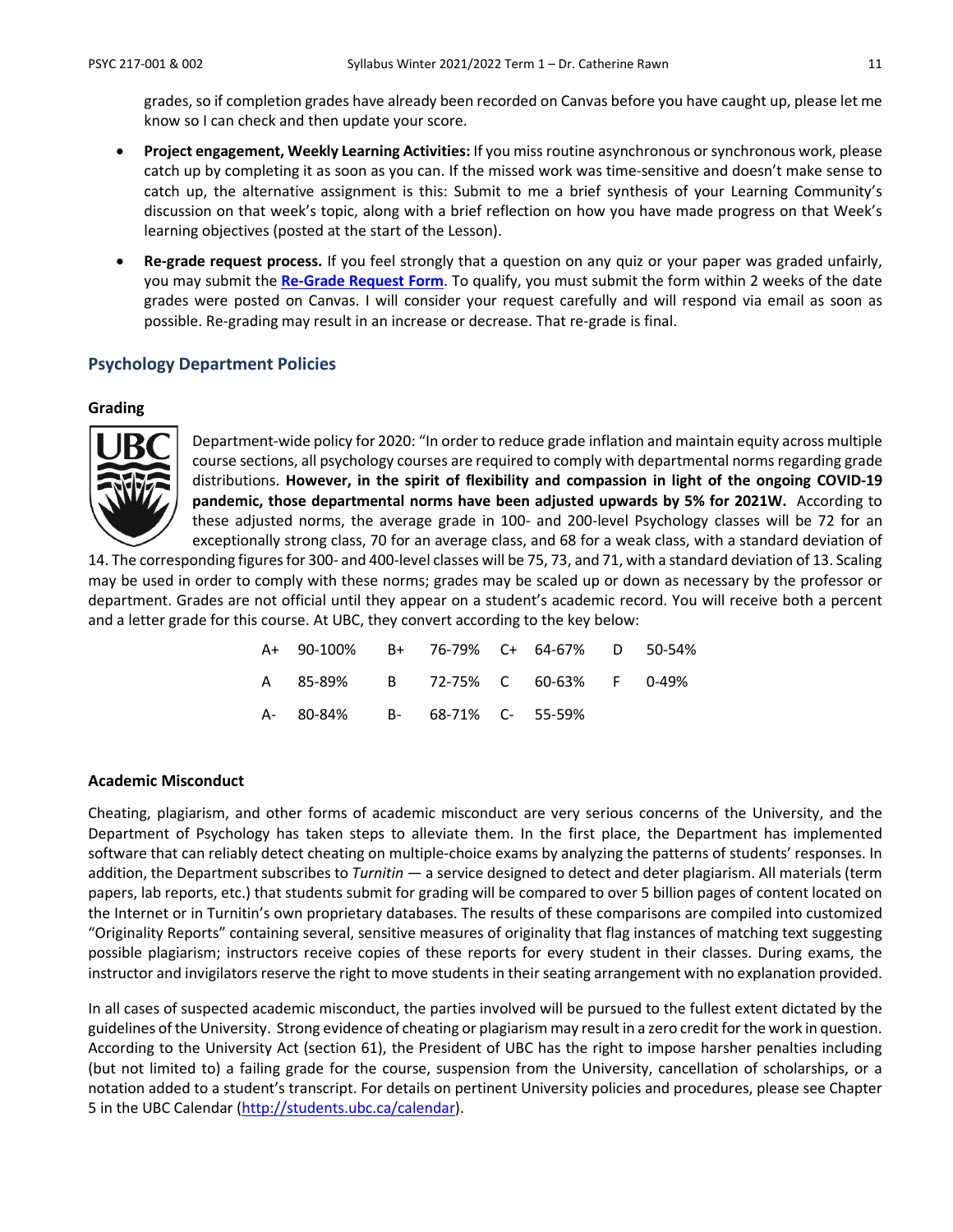### **SUPPLEMENTAL READING LIST**

#### **Ethics and Values Units**

- Neuroskeptic. (2012). The nine circles of scientific hell. *Perspectives on Psychological Science, 7*, 643-644. DOI:10.1177/1745691612459519
- Madigan, R., Johnson, S., & Linton, P. (1995). The language of psychology: APA style as epistemology. *American Psychologist, 50*, 428-436. DOI: 10.1037/0003-066X.50.6.428

#### **Replication Unit**

- Pashler, H., & Wagenmakers, E.-J. (2012). Editors' introduction to the special section on replicability in psychological science: A crisis of confidence? *Perspectives on Psychological Science*, 7*,* 528-530. DOI:10.1177/1745691612465253
- Hamlin, J. K. (2017). Is psychology moving in the right direction? An analysis of the evidentiary value movement. *Perspectives on Psychological Science, 12*, 690-693.

### **REFERENCES**

Throughout this syllabus I have cited many journal articles. I include them here (1) to model responsible, APA style citation and referencing practices we will be using in this course, and (2) to show you some of the many ways I use research to guide the decisions I make in my teaching practice and course design. These are *not* required reading, but you may find some of them interesting (e.g., Dunlosky et al., 2013).

- American Psychological Association. (2013). *APA guidelines for the undergraduate psychology major 2.0.* Washington, DC: Author. Retrieved from http://www.apa.org/ed/precollege/about/psymajor-guidelines.pdf
- Ceynar Rosell, M., Beck, D. M., Luther, K. E., Goedert, K. M., Shore, W. L., & Anderson, D. D. (2006). The pedagogical value of experimental participation paired with course content. *Teaching of Psychology, 32*, 95-99. DOI: 10.1207/s15328023top3202\_3
- Dunlosky, J., Rawson, K. A., Marsh, E. J., Nathan, M. J., & Willingham, D. T. (2013). Improving students' learning with effective learning techniques: Promising directions from cognitive and educational psychology. *Psychological Science in the Public Interest, 14*, 4-58. DOI: 10.1177/1529100612453266
- Fink, L. D. (2003). *Creating significant learning experiences: An integrated approach to designing college courses*. San Francisco, CA: Jossey-Bass.
- Glass, A. L., & Kang, M. (2018). Dividing attention in the classroom reduces exam performance. *Educational Psychology,*  DOI: 10.1080/01443410.2018.1489046
- Kliegal, R., & Bates, D. (2011). International collaboration in psychology is on the rise. *Scientometrics, 87*, 149-158. DOI: 10.1007/s11192-010-0299-0
- Michael, J. (2006). Where's the evidence that active learning works? *Advances in Physiology Education, 30*, 159-167. DOI: 10.1152/advan.00053.2006
- Rideout, C. A. (2018). Students' choices and achievement in large undergraduate classes using a novel flexible assessment approach. *Assessment & Evaluation in Higher Education, 43*, 68-78. DOI: 10.1080/02602938.2017.1294144
- Roediger, H. L., III, & Karpicke, J. D. (2006). Test-enhanced learning: Taking memory tests improves long-term retention. *Psychological Science, 17*, 249-255. DOI: 10.1111/j.1467-9280.2006.01693.x
- Ryan, R. M., & Deci, E. L. (2020). Intrinsic and extrinsic motivation from a self-determination theory perspective: Definitions, theory, practices, and future directions. *Contemporary Educational Psychology, 61*, 101860*.* DOI: 10.1016/j.cedpsych.2020.101860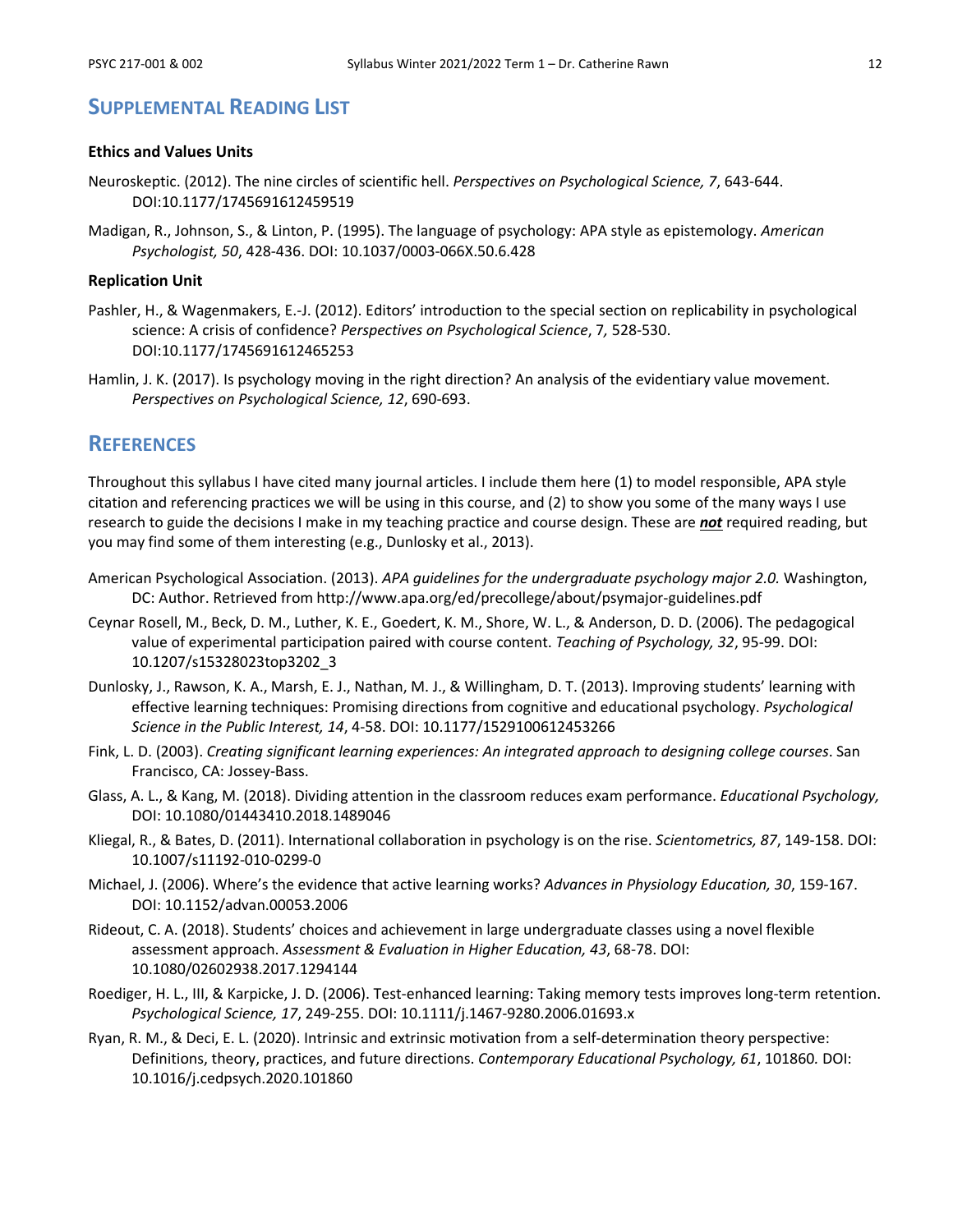### **OUR CLASS SCHEDULE**

Everything will be prepared and organized for you in Canvas. **All you'll need to do is go to the Week Module and follow the directions there. If you ever get lost, please revisit the Course Introduction Module**. Of course, please feel free to reach out and ask for help! *In case of emergency (e.g., provincial stay at home orders, Dr. Rawn needing to quarantine), classes will be held on Zoom until further notice. Watch Canvas announcements for updates.*

| <b>Week</b>    | <b>Dates</b><br>2021     | Theme                                        | <b>Mondays</b><br><b>ZOOM CLASSES</b><br>(See Canvas for<br>link)                                                      | Wednesdays<br><b>Classes in AERL</b><br>120                   | <b>Fridays</b><br><b>Classes in AERL</b><br>120<br><b>EXCEPT LAB DAYS</b> | Things to be doing on your<br>own and in your group to<br>keep on track for Labs:<br>(See Your Weekly Guides in<br>Canvas Modules for additional<br>reminders, assessments, links) |
|----------------|--------------------------|----------------------------------------------|------------------------------------------------------------------------------------------------------------------------|---------------------------------------------------------------|---------------------------------------------------------------------------|------------------------------------------------------------------------------------------------------------------------------------------------------------------------------------|
| $\mathbf{1}$   | Sept<br>8,10             | Begin                                        | Labour Day. No<br>classes.                                                                                             | Course<br>introduction,<br>begin Ch1 & Ch2                    | Course<br>introduction, Ch1<br>& Ch <sub>2</sub>                          | Read Syllabus. Complete<br><b>Course Introduction Module</b>                                                                                                                       |
| $\overline{2}$ | Sept<br>13, 15,<br>17    |                                              | Continue Ch1 & Ch2<br>Ch1 Scientific<br>Understanding<br>Ch2. Where to Start                                           | Begin Ch4<br>Research Design<br>Fundamentals                  | Continue Ch4                                                              | Complete Introduction to<br>Labs Module this week or<br>next                                                                                                                       |
| 3              | Sept<br>20, 22,<br>24    | Design                                       | Begin Ch8<br><b>Experimental Design</b><br>Learning<br><b>Assessments</b><br><b>Weighting Requests</b><br>due tomorrow | Continue Ch8<br>with minimal risk<br>concept from Ch3         | Continue Ch8 with<br>minimal risk<br>concept from Ch3                     | [Optional Modules to<br>complete anytime: Exploring<br><b>Citation and Referencing</b><br>Practices in APA Style;<br><b>Introduction to Avoiding</b><br>Plagiarism]                |
| 4              | Sept<br>27, 29,<br>Oct 1 |                                              | Continue themes<br>from Ch1, 2, 4, 8                                                                                   | Continue themes<br>from Ch1, 2, 4, 8                          | Lab 1 (Scarfe<br>Building room #<br>depends on TF)                        | Before Friday Start Lab 1<br><b>Module on Canvas</b>                                                                                                                               |
| 5              | Oct<br>4, 6, 8           |                                              | <b>C TEST #1 ONLINE</b><br>(Ch 1, 2, 4, 8)                                                                             | Begin Ch3 Ethical<br>Research                                 | Continue Ch3                                                              | Complete Lab 1 Module<br>Start Lab 2 Module on Canvas                                                                                                                              |
| 6              | Oct<br>13, 15            |                                              | <b>Thanksgiving Day.</b><br>No classes.                                                                                | Continue Ch3                                                  | Lab 2 (Scarfe<br>Building room #<br>depends on TF)                        | Continue Lab 2 Module                                                                                                                                                              |
| $\overline{7}$ | Oct<br>18, 20,<br>22     | Present and Refine                           | Ch7 (Selection:<br>Survey question<br>design)                                                                          | Ch <sub>5</sub><br>Measurement<br>(Reliability &<br>Validity) | Continue Ch5<br>C Communicating<br>Psychology<br><b>Assignment due</b>    | Complete Lab 2 Module<br><b>Start Lab 3 Module</b>                                                                                                                                 |
| 8              | Oct 25,<br>27, 29        |                                              | Begin Ch 9<br><b>Conducting Studies</b>                                                                                | Continue Ch9                                                  | Lab 3 (Scarfe<br>Building room #<br>depends on TF)                        | Continue Lab 3 Module                                                                                                                                                              |
| 9              | Nov<br>1, 3, 5           |                                              | Continue themes<br>from Ch3, 5, 9, 7<br>selection                                                                      | Continue themes<br>from Ch3, 5, 9, 7<br>selection             | Lab 4 (Scarfe<br>Building room #<br>depends on TF)                        | Complete Lab 3 Module<br><b>Start Lab 4 Module</b>                                                                                                                                 |
| 10             | Nov<br>8                 | Analyze, Interpret, and<br>Prepare to Report | <b>C TEST #2 ONLINE</b><br>(Ch3, 5, 9, 7<br>selection)                                                                 | Midterm Break.<br>No classes.                                 | Midterm Break.<br>No classes.                                             | Complete Lab 4 Module<br><b>Start Lab 5 Module</b>                                                                                                                                 |
| 11             | Nov<br>15, 17,<br>19     |                                              | Begin Ch12<br>Descriptive<br><b>Statistics</b>                                                                         | Continue Ch12<br>Special reading:<br>Neuroskeptic<br>(2012)   | Lab 5 (Scarfe<br>Building room #<br>depends on TF)                        | Complete Lab 5 Module                                                                                                                                                              |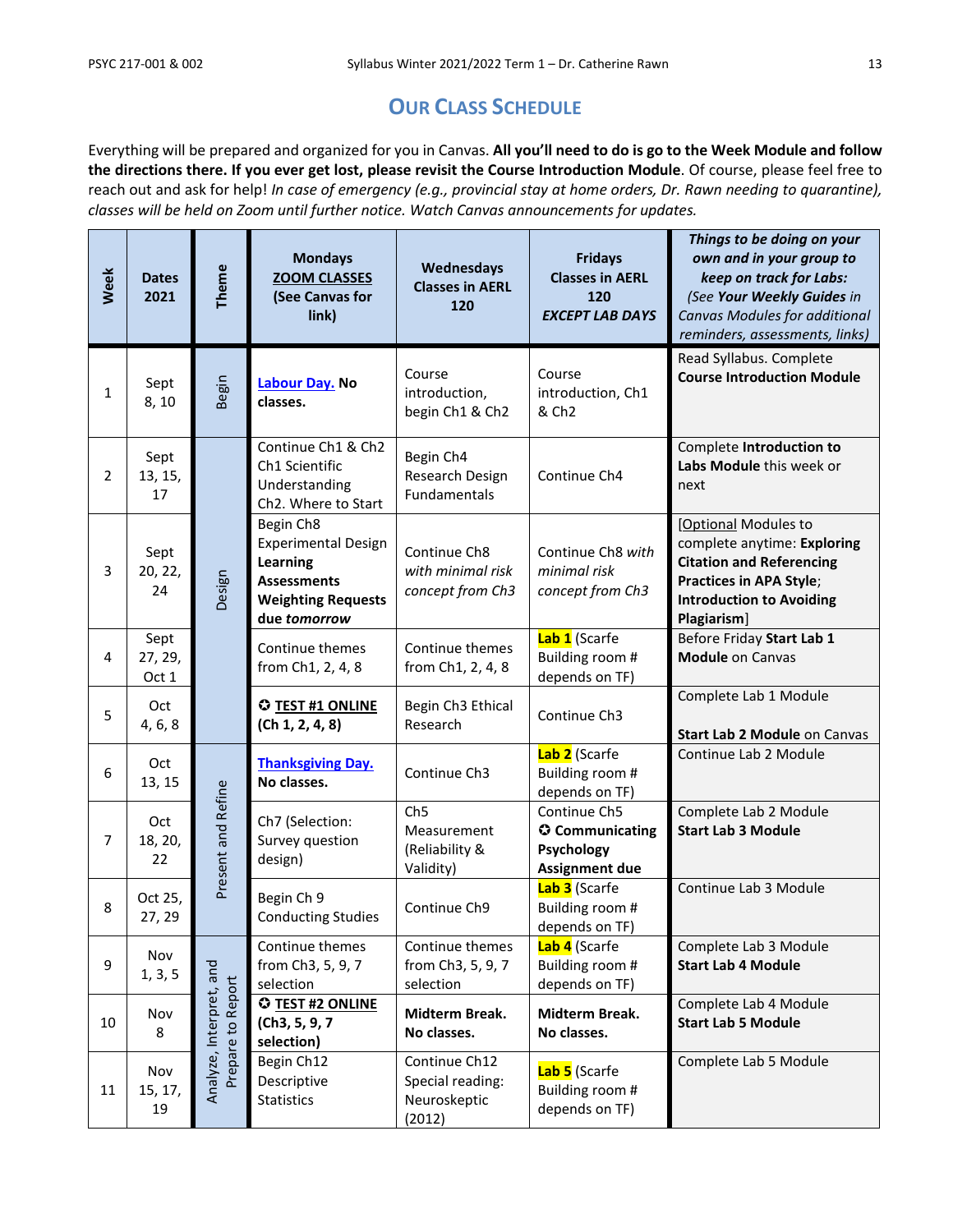| 12 | Nov<br>22, 24,<br>26                                                                                                                                                                                           | Values,                                    | Begin Ch <sub>6</sub><br>Observational<br>Methods                                                    | Continue Ch6<br>Special reading:<br>Madigan et al.<br>(1994)                       | Continue Ch6                                                                               |  |
|----|----------------------------------------------------------------------------------------------------------------------------------------------------------------------------------------------------------------|--------------------------------------------|------------------------------------------------------------------------------------------------------|------------------------------------------------------------------------------------|--------------------------------------------------------------------------------------------|--|
| 13 | Nov 29,<br>Dec 1,<br>Dec 3                                                                                                                                                                                     | Context,<br>Careers<br>and<br>Visciplinary | Begin Ch14<br><b>Generalizing Beyond</b><br>our Study (&<br>Replication)<br>C Paper Due<br>11:59pmPT | Continue Ch14                                                                      | Continue Ch14<br>Special readings:<br>Hamlin (2017),<br>Pashler &<br>Wagenmakers<br>(2012) |  |
| 14 | Dec 6,<br><b>POSTER</b><br><b>TUES</b><br>DEC <sub>7</sub>                                                                                                                                                     | Closing                                    | Closing, Continue<br>themes from Ch 6,<br>12, 14 and special<br>readings                             | Term ends on<br>Tuesday Dec 7.<br>O Poster Session<br><b>TUESDAY</b><br>December 7 |                                                                                            |  |
|    | The Final Exam will be booked by the registrar during the period December 11 to 22, 2021,<br>including Saturdays and Sundays. Do not book appointments during this time until you know<br>when your exams are. |                                            |                                                                                                      |                                                                                    |                                                                                            |  |

### **ACKNOWLEDGEMENTS AND COPYRIGHT**

UBC Vancouver's Point Grey Campus is situated on the traditional, ancestral, and unceded territory of the Musqueam [people.](http://aboriginal.ubc.ca/community-youth/%20musqueam-and-ubc/) The work of redesigning this course in Summer 2020 occurred on the traditional territories of the Musqueam, Squamish and Tsleil-Waututh peoples. Thanks to the students from W2020 Term 1 for their engagement, feedback, and [insights](http://blogs.ubc.ca/catherinerawn/2021/06/22/reflecting-on-research-methods-pre-and-mid-pandemic/) into the online adaptation, which formed the basis for the current hybrid W2021 Term 1 design.

The original design of this course and syllabus (in 2008) were critically informed by insights from a similar course designed by Dr. A. Carle (U. North Florida), whose peer-reviewed syllabus is available from the *Society for the Teaching of Psychology's Office of Teaching Resources in Psychology* website, as well as syllabi from Dr. A. Perrino (UBC) and Dr. C. Cuttler (UBC). Annual revisions to this course and syllabus have been influenced by feedback from students in all my PSYC 217 Sections since Fall 2008, my Teaching Fellows and fellow instructors, American Psychological Association (2007/2013) and Fink (2003). Flexible assessment strategy and language was adopted for Fall 2020, drawing on Dr. Candice Rideout's (UBC, Faculty of Land and Food Systems) scholarly research, advice, as well as her FNH 355 course syllabus (with permission). Academic Integrity language and approach has been greatly informed by the work of Dr. Laurie McNeill and Dr. Sarah Elaine Eaton.

*PSYC 217 Sections 001 and 002 Research Methods in Psychology Course Syllabus 2021* by *Catherine Rawn* is licensed under the Creative Commons Attribution-NonCommercial-ShareAlike 4.0 International License. To view a copy of this license, visi[t http://creativecommons.org/licenses/by-nc-sa/4.0/.](http://creativecommons.org/licenses/by-nc-sa/4.0/)

### Recommended APA-style citation:

Rawn, C. D. (2021). *PSYC 217 Sections 001 and 002 Research Methods in Psychology Course Syllabus*. University of British Columbia, Vancouver Canada*.* Retrieved fro[m http://blogs.ubc.ca/catherinerawn](http://blogs.ubc.ca/catherinerawn)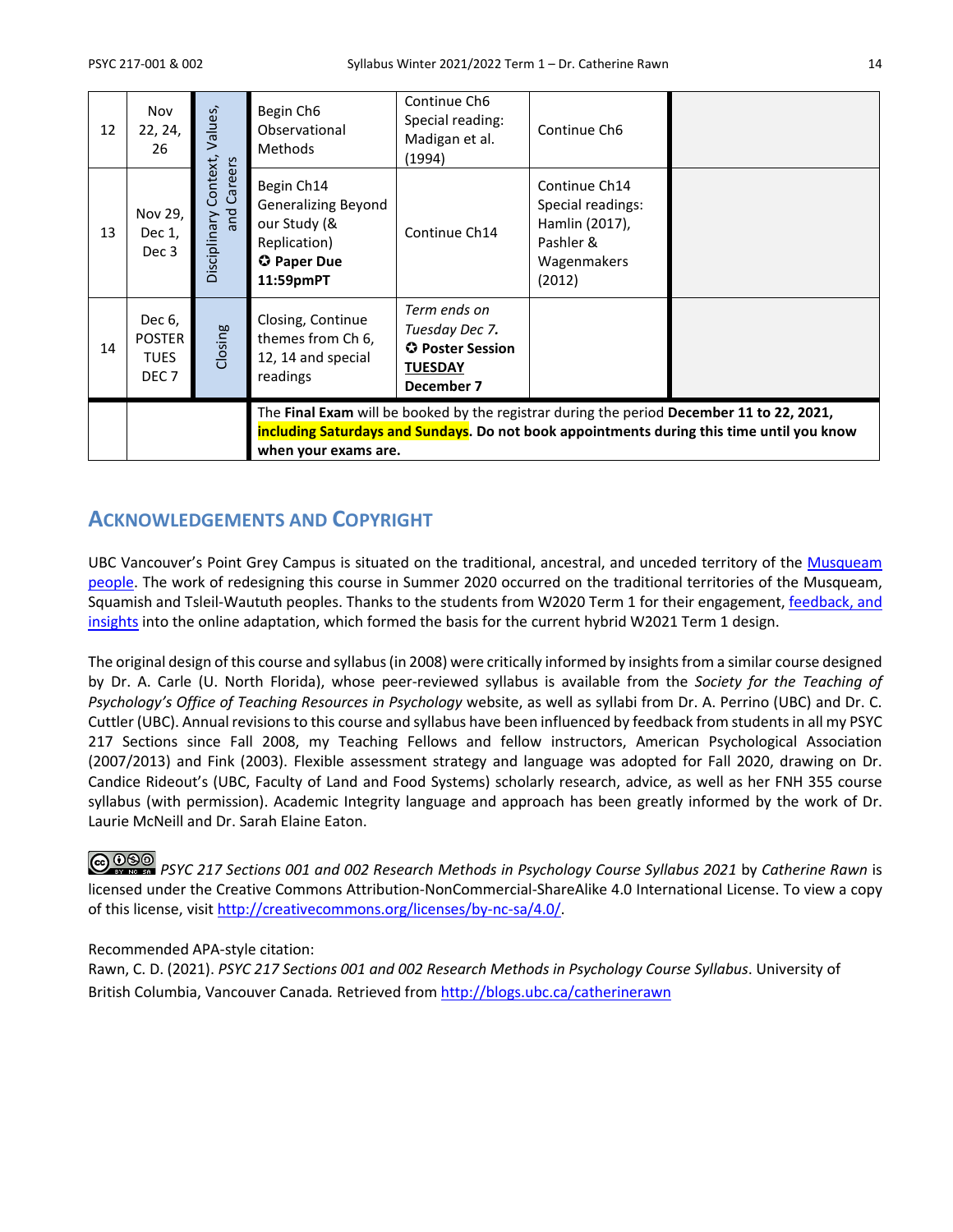# PSYC 217: Lab Research Project Syllabus

### **Overview**

The purpose of this project is to give you—and everyone who takes PSYC 217—an opportunity to apply what you are learning in class to a real research project. You will work in a team to generate and test a hypothesis about human behaviour*,* and you will report these results in professional written and poster formats. This project has been designed to incorporate as many elements as possible of the process in which psychological scientists engage to gain insight into human behaviour.

**This document serves as a Lab Syllabus, common across all sections of this course. If you find any information in this document that conflicts with something your section instructor has said or included in their syllabus, please ask your instructor for clarification as soon as possible.**

### Lab Summary and Attendance Policy

You will receive guidance from your Teaching Fellow at each stage of the process. Lab Meetings, led by a Teaching Fellow, will take place during class time, but in a smaller room, **five times throughout the course (see the course schedule in your section's syllabus for dates)**.

*Attendance at all Lab Meetings and the Poster Session is required.* 

If you are unable to attend any lab meeting or the poster session, you must complete the **Request for Excused Absence Form**, available on Canvas or [directly here,](https://ubcarts.ca1.qualtrics.com/jfe/form/SV_6J8MVu405lMwJi5) and send documentation to the 217 Course Coordinator, currently Dr. Andrew Rivers [\(amrivers@psych.ubc.ca\)](mailto:amrivers@psych.ubc.ca). This form must be submitted at **least 10 days** before the session to be missed. *In case of emergency,* the form must be submitted within 3 days of missing the event (*or as soon as possible*). If the 217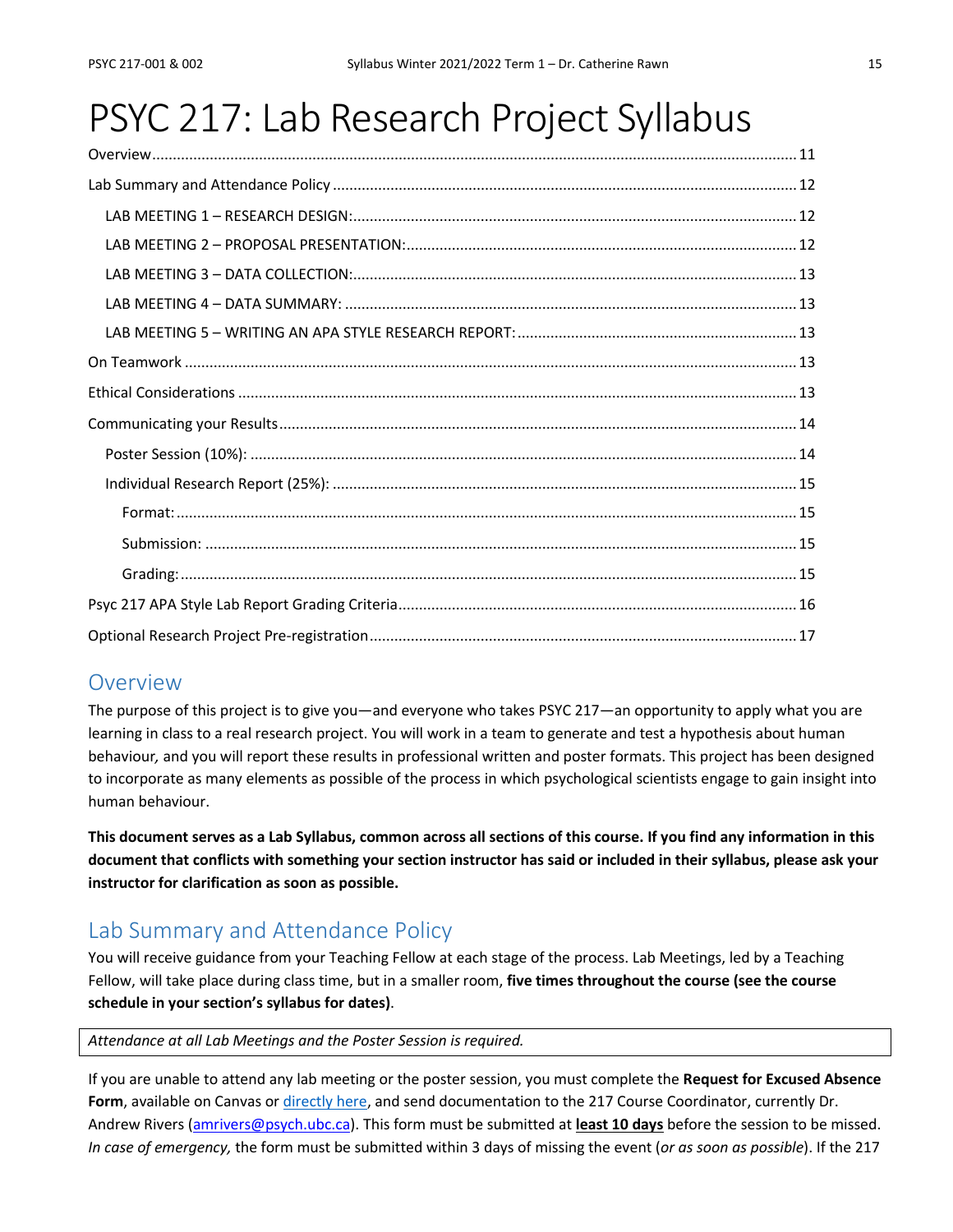course coordinator approves your documentation for missing a Lab, you will still be responsible for communicating with and contributing to your team but you will not lose points for missing lab. If your documentation is approved for missing the poster session, typically you will be expected to schedule a meeting with your Teaching Fellow or Instructor and orally present your poster on your own. You will then receive your group's grade for the poster. *An unexcused absence from the poster session will result in a loss of 10% of your course grade.*

LAB MEETING 1 - RESEARCH DESIGN: You will meet with your team in your lab break-out room to brainstorm a research question and design a brief, simple, minimal risk **experiment** to address the question. The experiment must not require more than 5 minutes of each participant's time. Your Teaching Fellow will be present to assist and guide you. Come to the meeting prepared with some ideas so you can maximize your time together. You will be able to start posting ideas in advance on Canvas as soon as teams are established. *See Lab 1 Module on Canvas for guidance and tips, as well as Cozby & Rawn textbook Appendix A for ideas.*

LAB MEETING 2 - PROPOSAL PRESENTATION: Your team will give a 5-minute presentation of your proposed

research question and design. During this presentation you should: i) state your research question and why it is interesting, ii) clearly describe the independent variable and how it will be manipulated (2 conditions only), iii) clearly describe the dependent variable and how it will be measured, iv) discuss any controls you plan to implement, v) state your hypothesis. Each presentation will typically be followed by a brief discussion period where your classmates and Teaching Fellow will ask questions and provide suggestions for improving your study design. Deductions may apply in cases where there is clear evidence a team member has not contributed to this proposal (see the course instructor). *See Lab 2 Module on Canvas for further guidance and tips.*

*Option to Pre-Register your Study.* Predict the results of your experiment in advance and make them public! Once you've finalized your research methods by addressing your classmates' and TF's feedback and, you can join the preregistration movement **prior** to collecting data in Lab Meeting 3. See the end of this document for an explanation of the importance of pre-registration and instructions on how to pre-register your predictions at [AsPredicted.org.](https://aspredicted.org/)

LAB MEETING 3 - DATA COLLECTION: You will collect data for your experiment using your classmates as participants. Your team must arrive to this meeting with all of the materials needed to conduct your experiment, including consent forms for your participants. Use the template Consent Form available for download on Canvas. This meeting is the primary (and required) opportunity to collect data.

Your team may also opt to collect data (along with other teams across all sections) on the Bonus Data Collection day (BDCD). Collecting data on BDCD is optional, but will increase your sample size, impress your TF, and, importantly, make you eligible for the prestigious Best Poster Award!! To participate in BDCD, at least 3 members of your team must present. The time and location of BDCD will be posted on Canvas.

*Collecting data outside these two meeting times and/or with individuals other than your 217 classmates and Teaching Fellows is not covered by our ethics approval certificate (H13-01648) and will result in a major deduction from your lab component grade.* While some team members are collecting data, you are invited to participate in all other teams' studies. *See Lab 3 Module on Canvas for for further guidance and tips.*

LAB MEETING  $4 - \text{DATA SUMMARY}$ : Your TF will help you learn how to meaningfully summarize your data, including calculating descriptive statistics and creating graphs using Microsoft Excel. Come prepared with your raw data and a plan for summarizing it that you can discuss with your TF. *See Lab 4 Module on Canvas for further guidance and tips.*

LAB MEETING 5 – WRITING AN APA STYLE RESEARCH REPORT: Your TF will help you learn how to write an APA style research report. You may wish to come prepared with a rough draft of your paper as well as specific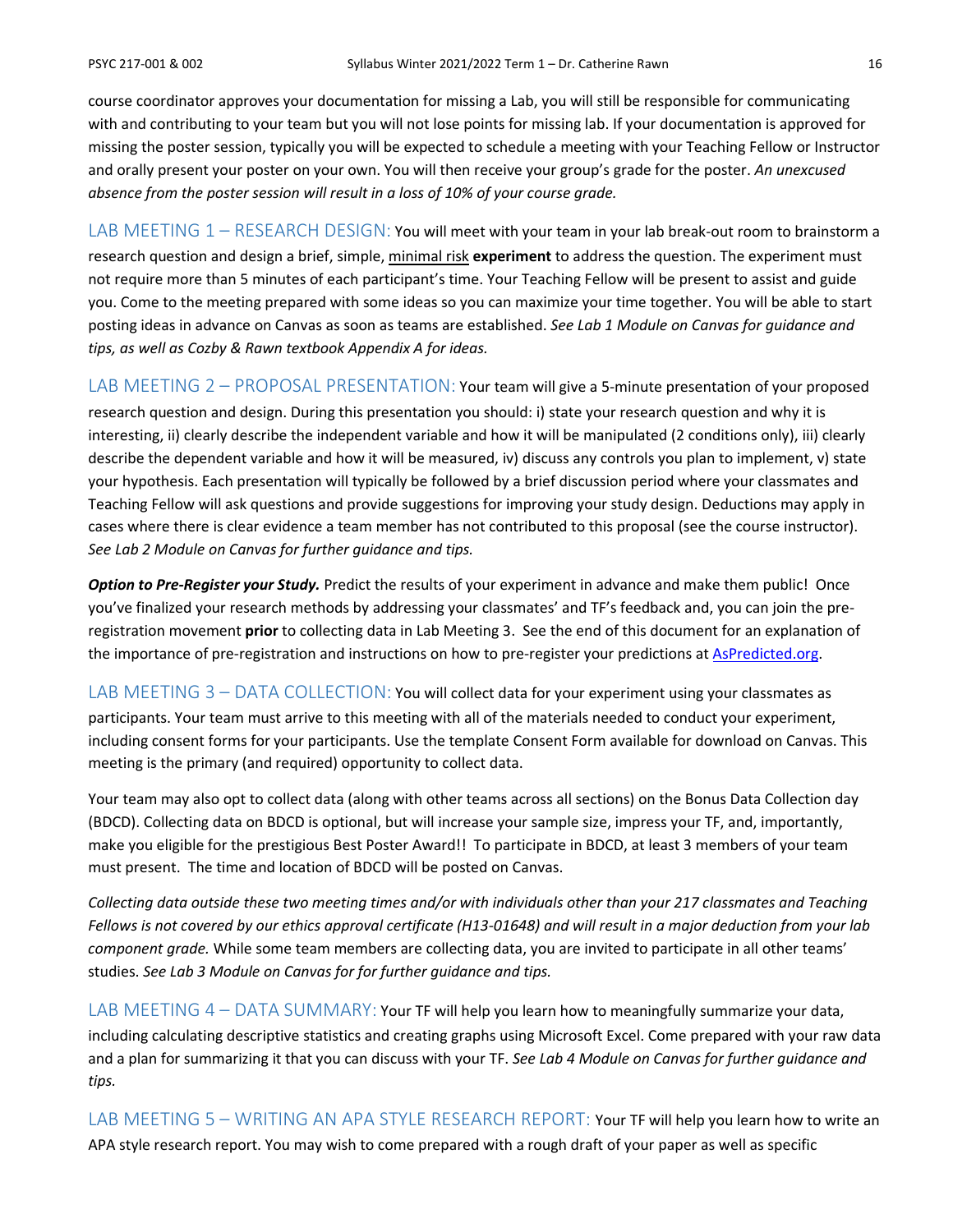questions and challenges you are having with its preparation. *See Lab 5 Module on Canvas, as well as Cozby & Rawn textbook Appendix A for further guidance and tips.*

### On Teamwork

The vast majority of research conducted in psychology is collaborative. Reflecting this trend, you will work closely in teams of 5-6 on this project. Teams will be assigned immediately after the add/drop period. We encourage you to **work together in the spirit of collaboration**. We also know that **team work can sometimes be challenging.** To help you achieve excellence in your projects, each team will have a **private discussion thread on Canvas** to collaborate with each other throughout the term. Using this thread provides a permanent record of your team collaborations, and might be helpful if a team dispute arises. You are always welcome to **seek your instructor and/or TFs out for help and advice**  on your team dynamics. If your team is having great challenges, there is a form on Canvas (or available [directly here\)](https://ubcarts.ca1.qualtrics.com/jfe/form/SV_0StAYZyj8RpYUlL) that you can submit a **formal request for mediation**. In the past, such mediation has typically led to positive team progress. In extreme cases of non-participation, the group poster grade may be decreased for an individual student.

### Ethical Considerations

This class project has received ethical clearance by UBC's Behavioural Research Ethics Board (BREB). All Research Projects must adhere to Minimal Risk guidelines in terms of topic, methods, and operational definitions. It is our responsibility on the teaching team and as classmates to interpret these guidelines conservatively, so that this class project does not harm a vulnerable classmate. Please ask your course instructor if there is any ambiguity here whatsoever.

All students must be familiar with the Tri-Council Policy Statement, which is a document outlining various ethical considerations and the obligations of researchers conducting research with human participants. Because you'll be using your fellow classmates as participants in your study, you need to complete and pass the TCPS2 ethics tutorial. The tutorial takes about 2 hours to complete and can be found at [https://tcps2core.ca/welcome.](https://tcps2core.ca/welcome) After successfully completing the tutorial you will receive a certificate of completion which should be saved as a PDF and submitted to Canvas/your TF. **Students who submit their certificate of completion will receive 1% toward their course grade (consult your Section's syllabus for the specific deadline).** Students who do not submit a certificate by the start of Lab 3 will not be permitted to experiment on classmates, will serve only as participants for others' research, and may incur a deduction on their participation grade.

### Communicating your Results

After conducting research and generating conclusions, psychological scientists (like all scholars) need to communicate their methods and findings to the scientific community. For your research projects, we consider our class as well as all sections of PSYC 217 as our common scientific community. You will be asked to communicate your research findings in written form (one APA Style Report per person), and in poster form (one per team) to be presented at the *Annual Psychology 217 Research Methods Poster Session*.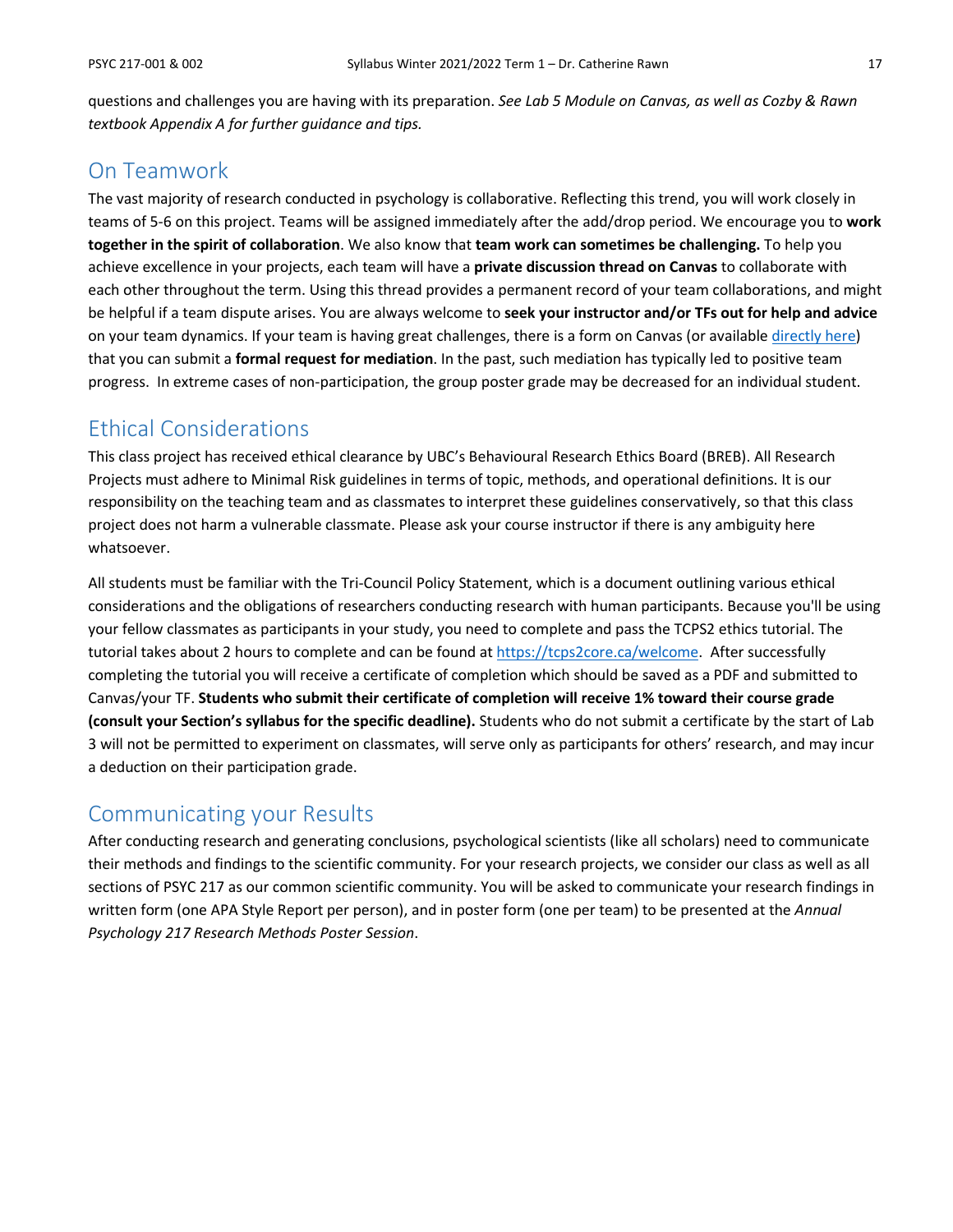

Poster Session (10%): **LAST WEEK OF CLASSES, 5-6:30PM, WEST ATRIUM OF UBC LIFE SCIENCES INSTITUTE (2350 Health Sciences Mall)** Approximately 600-700 students, 16 Teaching Fellows, and 5 Instructors from all 8 sections of Psychology 217 will meet to share and learn about everyone's research projects. You will prepare, as a team, a poster that summarizes your research project's hypothesis, method, results, and conclusions. This kind of presentation is common at professional scientific conferences; all of us on the teaching team have presented our research at this kind of poster session. During the poster session, you will be asked to evaluate your peers' posters (from a different section). Your poster grade will be a combination of your Teaching Fellow's rating and the average of five peers' ratings. Each group member should be prepared to discuss their research project in detail, and answer any questions attendees (and evaluators) may have. More details about how to prepare for the poster and presentation, as well as how to evaluate others' posters will be provided later in the term. **NOTE: TO ACCOMMODATE ALL SECTIONS, THE POSTER SESSION IS IN THE EVENING ON THE LAST OFFICIAL DAY OF THE TERM. IT IS A MANDATORY COURSE EVENT; MARK YOUR CALENDAR NOW.**

### Individual Research Report (20%): **Due Monday of the last full week of classes, 11:59pm**

The most important step in the research communication process for researchers is to clearly document their research and the contribution it makes to understanding human behaviour in a written manuscript. These written manuscripts are then reviewed by their peers, and (hopefully!) published in a journal. This individual report is designed to give you experience with a part of this process.

Reports are to be prepared independently; each team member must prepare a report separately from other team members. Evidence of collaboration or co-writing the reports will result in major deductions from your lab component grade and in severe cases may result in a grade of zero on the lab component.

Format: Your report must be written using APA style and must include the following sections: Abstract, Introduction, Method, Results (including at least one graph), Discussion and References (at least 2). See Appendix A of your Cozby and Rawn text, the Publication Manual of the American Psychological Association (6th ed.), Lab 5 Module on Canvas, for guidance in writing APA style reports.

Reports must be between 5 and 7 double spaced 8.5 x 11 inch pages (approximately 1500-1700 words). This page limit does NOT include a cover page, references, graphs, tables (or appendix, if you are choosing to add one). You must use 12-point Arial, Times New Roman, or Calibri font and margins must be set to 1 inch all around. Your paper should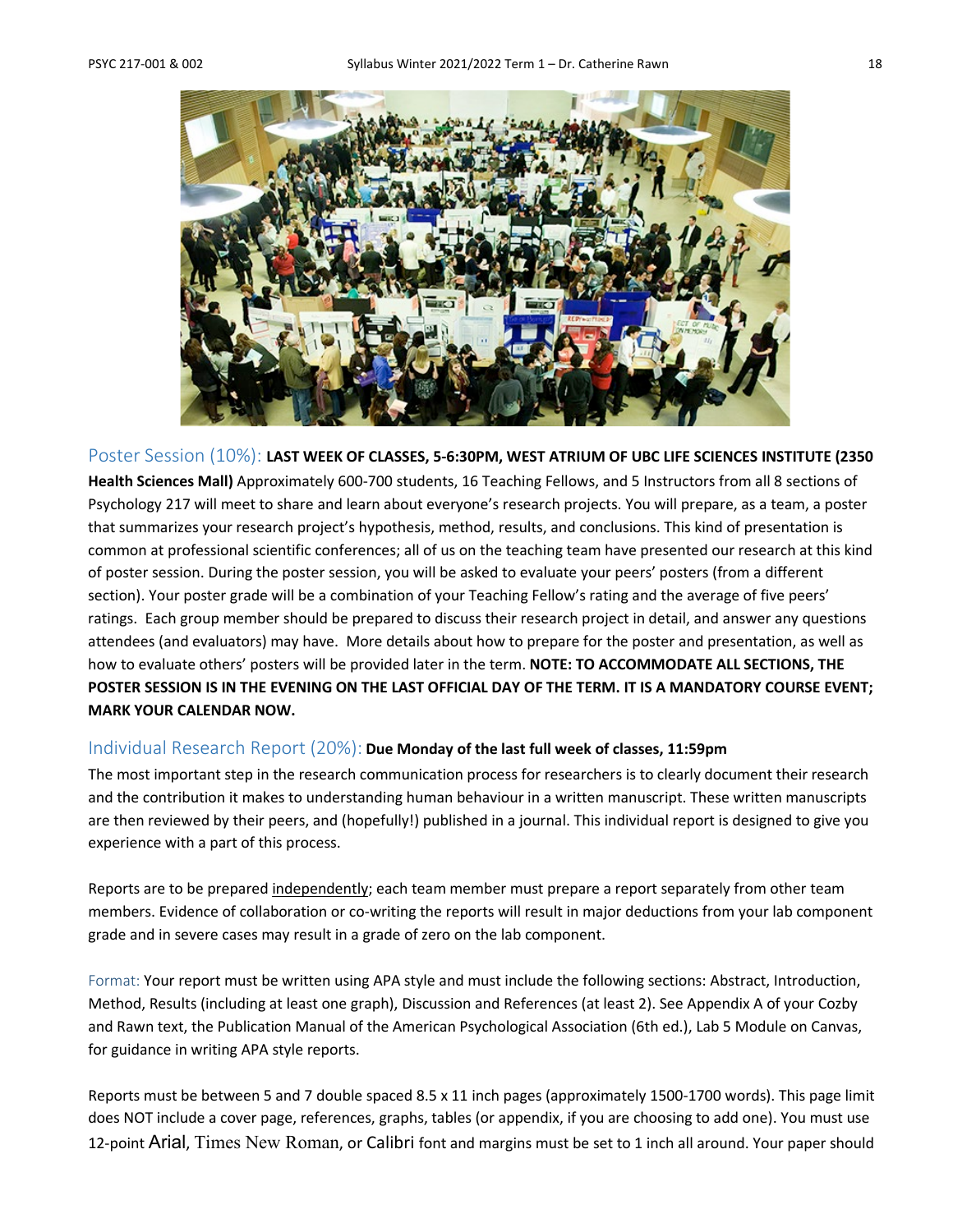integrate into the introduction section at least 2 references to related empirical journal articles (e.g., to set up a foundation for your hypothesis). Articles can also be used in the discussion section to help put results into context.

Submission: **Reports are due on the Monday of the last week of classes by 11:59pm**. If you fail to do either submission by the deadline, your report will be considered late. You will lose 10% for each day the report is late. **In addition, please submit a physical copy of your paper on the Wednesday of the last week of classes.** This will help our Teaching Fellows grade papers more efficiently.

- 1. Convert your paper to a single .pdf file. Submit this .pdf on Canvas in the relevant Assignment by 11:59pm on the due date.
- 2. Print out a copy of this paper and bring it to class to submit on Wednesday.
- 3. Remove identifying information from the cover page of the electronic file, and convert your paper to a single .pdf file. Submit this anonymized .pdf on TurnItIn by 11:59pm on the due date. Go to [turnitin.com,](http://turnitin.com/) create an account (if you do not yet have one), enter your course ID and password, specific to your Section.

The content of both copies must match each other, with the exception of the identifying information. We will use TurnItIn to cross-check your paper with an enormous database of websites, past submissions, and published works. To learn more about TurnItIn and UBC's policies about it, see [http://vpacademic.ubc.ca/academic-integrity/turnitin-at-ubc/.](http://vpacademic.ubc.ca/academic-integrity/turnitin-at-ubc/)

Grading: The lab report is worth 20% of your grade, and marked using a rubric common across all sections. You will be graded on the following: Abstract and Introduction, Method, Results (including Figure), Discussion, proper use of APA format and writing style. Please see the next page for key components to include for each category. In addition to your TF and instructor, Lab 5, Lab 5 Module, and Cozby & Rawn Appendix A are all helpful resources for preparing your paper.